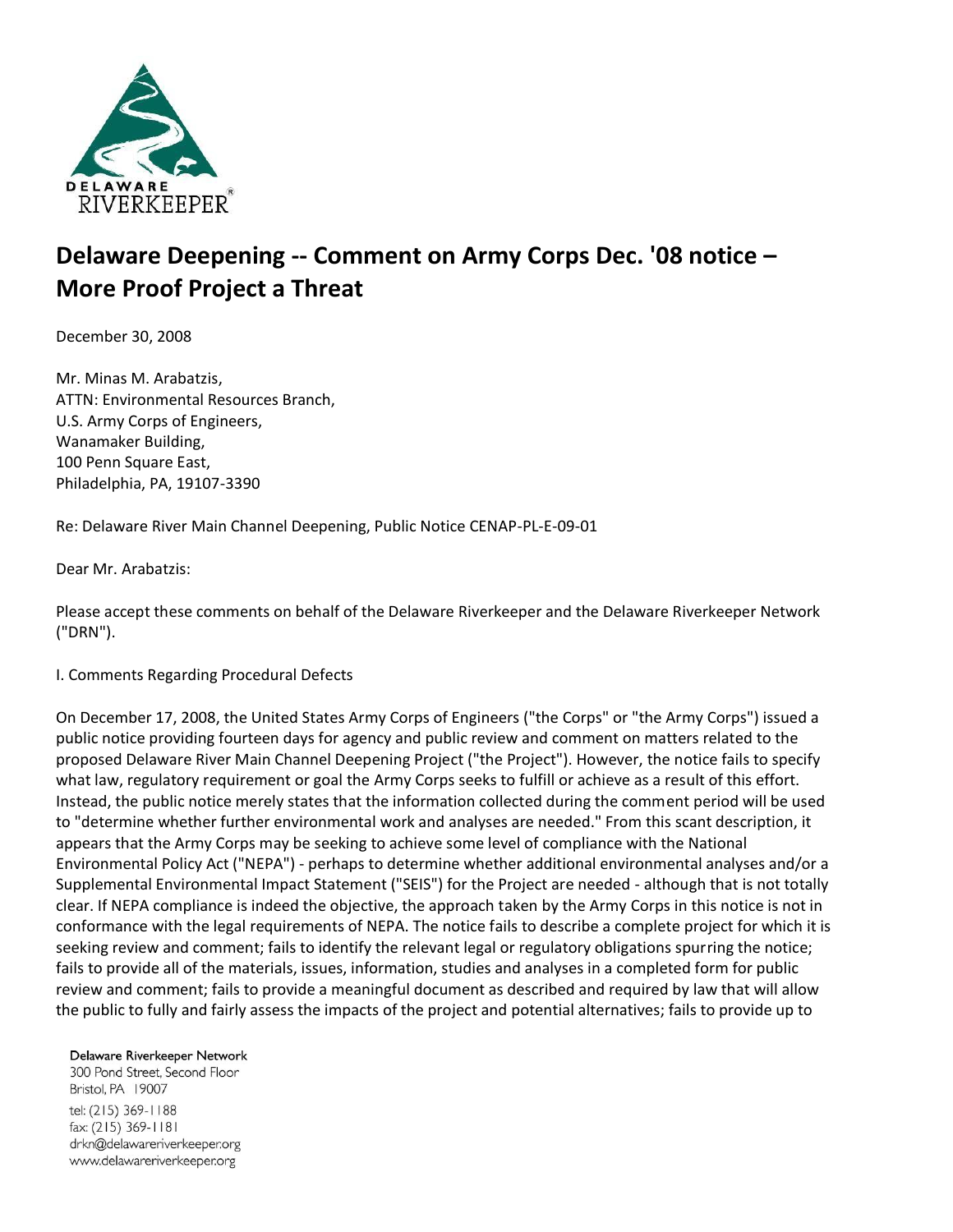date scientific and legal materials; and fails to provide the quality and quantity of information the public needs to assess environmental, community, engineering and economic ramifications of the project. As such, the notice significantly fails to provide a meaningful opportunity for complete and informed agency, expert and public review. In addition to these serious flaws, the exercise noticed by the Corps purports to invert the entire project perspective, by improperly shifting the Corps' burden -- to define the scope of the project, to assess the body of knowledge in existence since the 1997 SEIS and to determine whether an SEIS is needed -- to the public. In short, the Corps appears to ask the public for a great deal of help, help that the public has no obligation to provide.

If the Corps indeed intends to use this notice to determine the necessity of a supplemental EIS for the Project, or to comport with NEPA in some other fashion, then the notice is legally deficient and not in accordance with law. As such, the comments submitted herein cannot be considered as the exclusive or binding opinion of the Delaware Riverkeeper and DRN with regard to the sufficiency of the Corps review of subsequent environmental data. There may be additional data, studies or information that significantly change the environmental or economic projections of which the Delaware Riverkeeper and DRN are unaware, yet that information, if relevant, must be considered by the Corps in its analysis.

As noted in our prior comment dated December 18, 2008, to the extent that the Army Corps insists on utilizing this deficient legal process for its decision making, the Delaware Riverkeeper Network once again restates our request that the comment period be extended 90 days, or until March 30, 2009. It has been over 11 years since the last environmental impact statement was completed for the Delaware River Deepening project. The Army Corps released a public notice on the evening of December 17, 2008, allowing for comment only until December 31, 2008. The notice later makes the bold statement that, "[a]t present, the Philadelphia District has found no factors precluding the project from moving forward based on previous studies." The volume of information the Army Corps refers to as part of this notice, coupled with the additional information requiring review and proper comment is significant. A fourteen-day time frame, taking place over one of the biggest holiday seasons of the year is clearly not enough if the Corps is truly interested in informed and serious input from either sister agencies at the local, state and federal level or from the public. The Delaware Riverkeeper and DRN request that with regards to this notice, the Army Corps undertake a true public process - one that will allow 90 days for review and comment on the relevant documents and positions.

Given these considerations, it is clear on its face that an updated EIS is necessary for the Project, in order for the Army Corps to comply with the requirements of NEPA. Much of the data used to inform the 1997 SEIS is outdated and likely no longer accurately reflects current conditions in the Delaware River, Estuary and Bay. The materials referred to in the Army Corps's notice document, given the considerable wealth of information and data released by a variety of agencies and experts since 1997, are clearly inadequate to fulfill the requirements of NEPA. Significant additional information has been released during the past eleven years regarding the potential environmental and community impacts of the proposed Project. DRN alone has raised a significant number of issues to the Army Corps during the past decade, as have other groups, individuals and resources agencies. The information that has been provided to the Corps amply documents and demonstrates the inadequacies of the 1997 SEIS, such that the Army Corps cannot claim good faith ignorance of the need for an updated EIS process. A decision not to undertake an updated EIS would clearly be a decision that is arbitrary and capricious and not in accordance with law.

II. Comments Regarding the "Summary of Changes" Document Provided in the Public Notice of December 17, 2008

#### 1. Decrease in Dredge Spoils

The process by which the Army Corps reached its estimated dredged materials quantities needs to be subject to review and comment by outside agencies and experts. The volume of spoils is a critical issue. The spoil disposal plan for this project, as well as quantity calculations, have been a moving target for the last 11 years. The new calculations, including the assumptions and methods used to achieve them, are fundamental to the economic and environmental ramifications of this project and therefore it is important that they be subjected to a full and valid NEPA EIS process.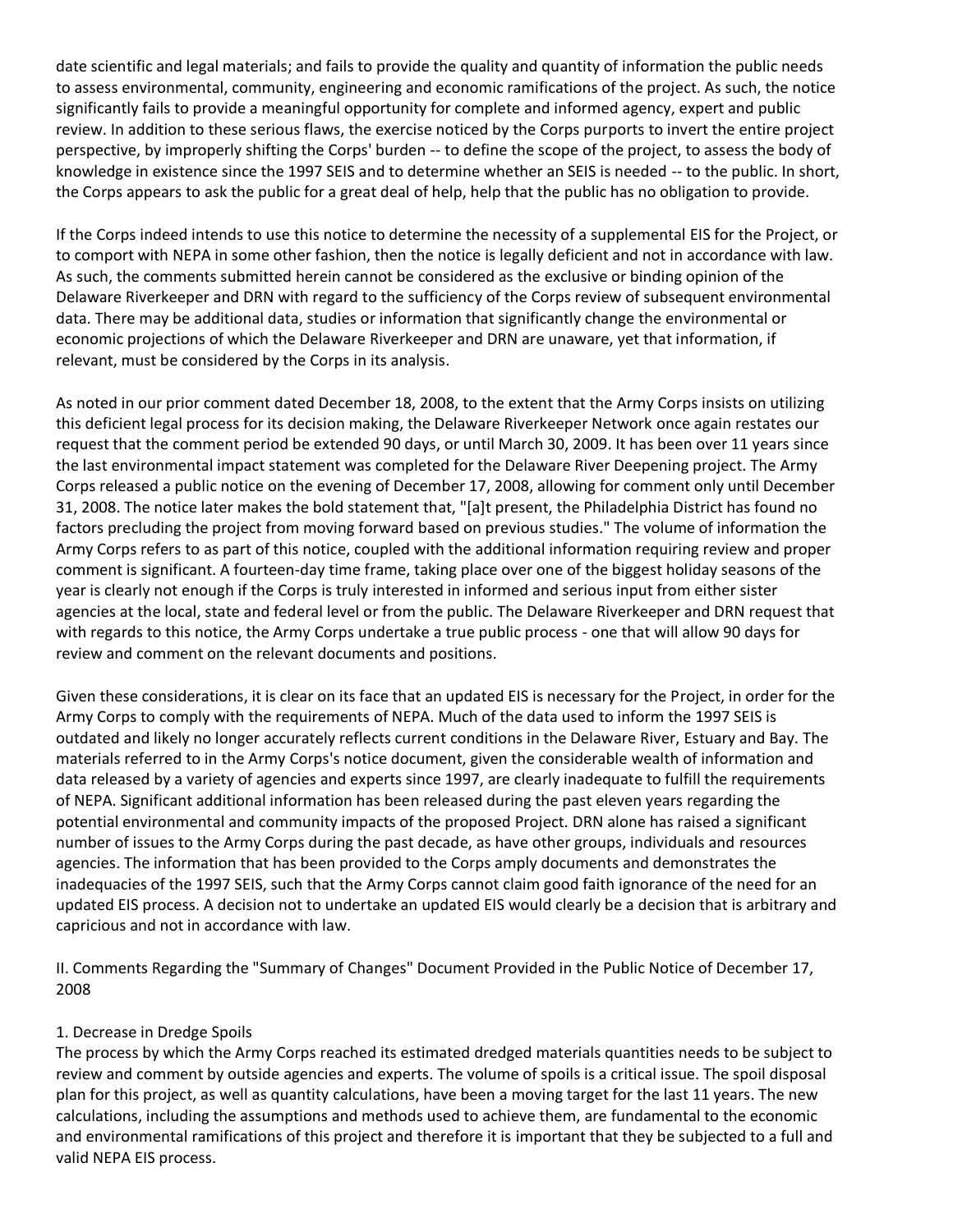The public notice asserts that a change in data regarding seal level rise has affected the spoil quantity calculations. The appropriate value to be used in calculations for sea level rise is under considerable scrutiny in our region, it is important to understand what values for sea level rise the Army Corps has used in its calculations and for this value to be the subject of agency, expert and public review. Did the Army Corps rely upon the study by Cooper, Beevers & Oppenheimer, Future Sea Level Rise and the New Jersey Coast, Assessing Potential Impacts and Opportunities, November 2005? Or are they using new figures coming out of the University of Pennsylvania this past year? Or are yet other, older and less supportable figures those relied upon? What are the figures used and upon what basis are they selected and defended?

New research shows that the figures used for sea level rise may have ramifications for the tidal marshes of the Delaware Estuary. "tidal marshes require a suitable supply of sediment to accumulate at pace with sea level rise. This raises the possibility that maintenance dredging, which will be even more vigorous with a 45' channel, could accelerate the demise of estuary's tidal wetland coast." (Memorandum From D. Kahn, Div. of Fish and Wildlife & C. Sommerfield, College of Marine and Earth Studies, Univ of DE, Subject: Effects of Proposed Channel Deepening on the Sediment Budget and Marshes of the Delaware Estuary. April 21, 2008 ; D. Kahn, C. Sommerfield, Briefing Paper, Effects of Proposed Channel Deepening on the Sediment Budget and Marshes of the Delaware Estuary, May 13, 2008) This is a new and significant ramification which has been identified for the proposed deepening project - the sea level rise assumptions and calculations, coupled with this new science and understanding of the relationship between the tidal marshes, sea level, sediment transport and deepening, is significant. What consideration has been given to this impact and the research that is being conducted at the University of Delaware's College of Marine and Earth Studies?

In addition, the sea level rise figures have ramifications regarding movement of the salt line and to what degree Philadelphia's drinking water supplies might be affected and oyster populations in the estuary and bay may be impacted. Not only is it unclear whether the most recent data regarding sea level rise for our river and region has been used, but also whether the same assumption regarding sea level rise has been used for each potential impact and calculation - e.g. calculation of spoils as well as movement of the salt line.

#### 2. Disposal Sites

The Army Corps states that it is no longer proposing to use sites 17G, Raccoon Island, 15D and 15G for spoil disposal. It is critical that the Army Corps commit to a final disposal plan in order for this project to be properly reviewed and considered both ecologically and economically. The Army Corps in this public notice is not committing to rejecting the use of these sites, it is simply "considering eliminating" their use. The Army Corps has taken the same stance with regards to economic loading - it does not commit to not using this strategy as part of the deepening project, but has used the mere possibility that it will not use economic loading as a rationale for not fully reviewing or considering the water quality, oyster and other environmental harms of using this approach. This is not a valid strategy for ignoring very real and potential harms from the project. The Army Corps needs to commit to a dredge spoil disposal plan so that the experts, agencies and public can fully review and consider the ramifications of the plan. The same should be said for economic loading.

That being said, disposal of all deepening spoils in existing confined disposal facilities raises a different set of environmental, community and economic issues than the previous plan, it does not negate their existence. The new spoil disposal option of using only existing Confined Disposal Facilities ("CDFs") is a significant change with potentially significant ramifications that must be subject to the NEPA EIS process.

According to an April 11, 2008 Army Corps document, in order to accommodate all spoil disposal in existing Army Corps CDFs the dikes on most of the federally owned facilities would need to be raised higher than was originally anticipated or planned for. Disposing of all of the spoils in existing federal CDFs requires the raising of dikes in NJ at:

• National Park facility from 30 ft to 60 ft (10 ft higher than the 50 ft already anticipated for the current channel),

- Pedricktown North from 44 ft to 94 ft (44 ft higher than the 50 ft previously anticipated),
- Oldmans from 30 ft to 60 ft (10 ft higher than the 50 ft anticipated),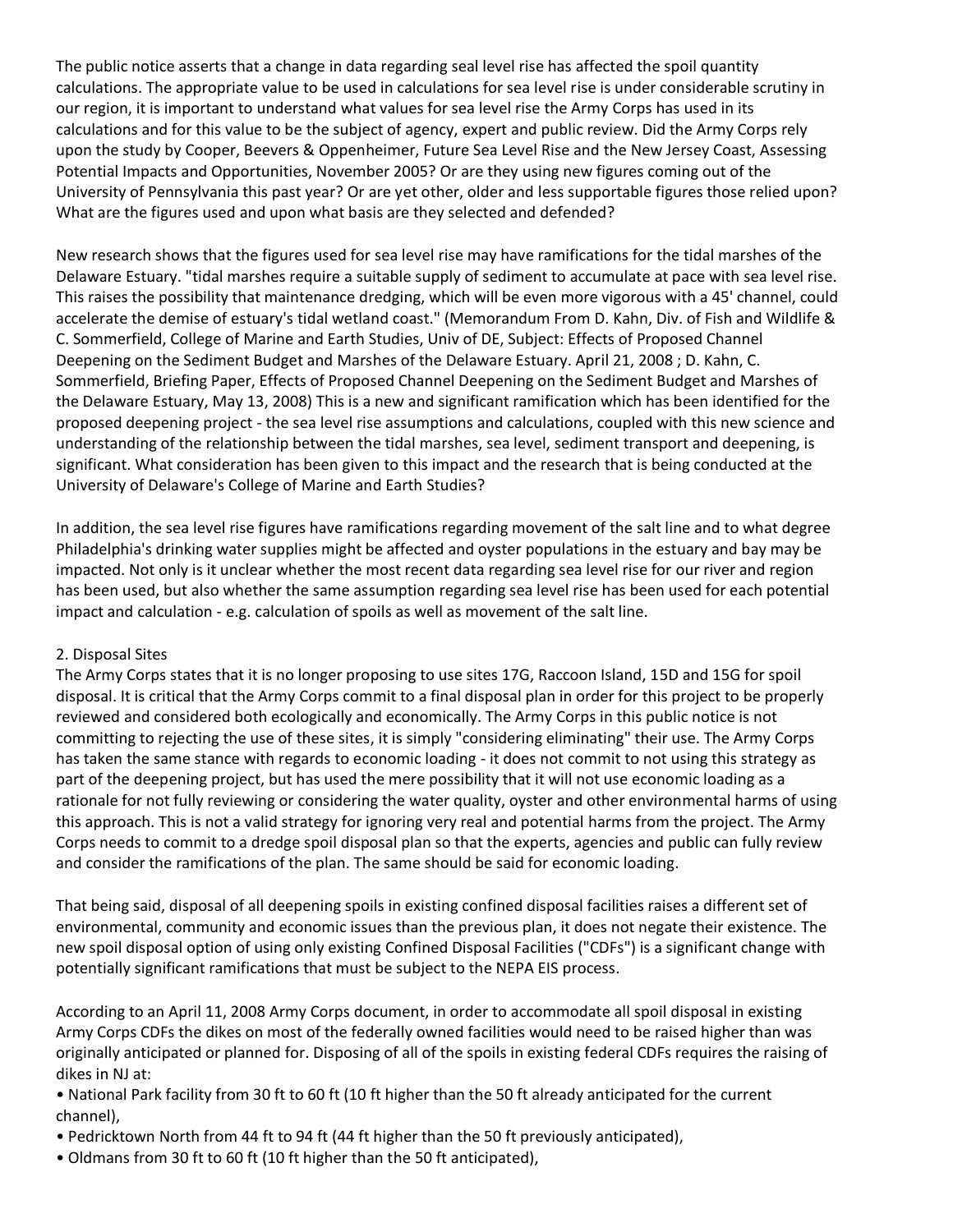- Pedricktown South from 44 ft to 74 ft (24 ft higher than the 50 ft anticipated),
- Penns Neck from 30 ft to 40 ft (10 feet lower than 50 ft anticipated),
- Artificial Island from 20 ft to 60 ft (10 ft higher than the 50 ft anticipated),

and in DE at:

- Killcohook 1 from 40 ft to 80 ft (30 ft higher than the 50 ft anticipated),
- Killcohook 2 from 50 ft to 80 ft (30 ft higher than the 50 ft anticipated),
- Killcohook 3 from 46 ft to 66 ft sites (16 ft higher than the 50 ft anticipated).

The community, engineering and environmental ramifications of these dike raisings have not been subject to Army Corps, State, other Agency, expert or public review and comment. The environmental, engineering, community and economic ramifications of raising the dikes are likely to be substantial and therefore must be subject to the NEPA EIS process. For example, the host communities have not formally been made aware, by the Army Corps, of the plan to raise the dikes and been given the opportunity to understand the ramifications of, or to comment upon, a spoil disposal facility with a dike 10 to 44 feet higher than expected - a spoil disposal site that is 44 feet higher could have significant ramifications for a community, and they should be given the opportunity to review, understand and comment. In 2008 the Salem County Board of Chosen Freeholders passed resolution 2008-336 stating its belief that the original disposal plan will be "detrimental" to their farmland and open space preservation and their tourism initiatives, the ramifications of any new plan should be subject to their consideration and review - clearly they have a significant interest and level of concern. Increasing the height of dikes also raises significant and numerous environmental and economic threats, questions and concerns that need to be subject to a full EIS process including agency, expert and public review.

Even with the change in the Water Resources Development Act of 1996, which allows the use of federal sites to fulfill the disposal obligation, the ability to dispose of project spoils in federally owned facilities as opposed to facilities provided for by the local sponsor is not without limitation. The Water Resources Development Act of 2008 (33 USC § 2326a(b)) states that the use of existing federal disposal facilities should only be allowed if there is a determination that such use will not reduce the availability of the facility for project purposes. The current disposal plan does not calculate the reduction in life of the existing CDFs - it states that that as a result of the raising of the dams there is no reduction in useful life. But of course this is not accurate. Expanding the size of the disposal facilities today, removes the opportunity to expand and utilize this additional capacity in the future, when it will most certainly be needed to continue to maintain the channel after the traditional 50 year calculation period. In addition, according to the 1992 EIS the possibility of non-federal use of federal disposal areas was considered and it was said that if this were allowed it "should cause no significant reduction in the remaining life of Federal sites, considering 10% or less to be an acceptable change." In 1992 the concept of using all federal disposal sites to accommodate the local sponsor's spoils obligation from the deepening project was rejected as this use would far exceed the 10% reduction in expected life - the calculated reduction in the useful life of considered disposal areas included a 45% reduction (21 years) for National Park; 24% reduction (10 years) for Pedricktown N, S and Oldmans; an 18.5% reduction (11 years) for Killcohook and Penns Neck; a 39% reduction (36 years) for Artificial Island. Similar calculations under the current proposal do not appear to have been conducted; there is merely a qualitative assessment that because of the raising of the dikes and a reduction in anticipated spoils from the project there is no reduction in project life anticipated. This issue needs to be subject to a thorough legal review under NEPA.

It is also not clear who will be bearing the costs for the expansions of the existing CDFs. The Water Resources Development Act (33 USC 2211 and 2326a) indicates that the costs should be borne by the Philadelphia Regional Port Authority (PRPA). While the local share agreement between the Army Corps and the PRPA contains language that would allow for this it does not affirmatively state or require it. Considering the Army Corps' documented plan to only use existing Army Corps sites for the spoil disposal, it is perplexing why they would not explicitly articulate this obligation if they were intending to enforce it. It is important to ensure this financial obligation would be shouldered by the PRPA and not by the federal taxpayers, including those in Delaware and New Jersey who are not interested in this project being undertaken. (If our interpretation of the financial obligation is incorrect and there is no local sponsor contribution required for expanding the capacity of the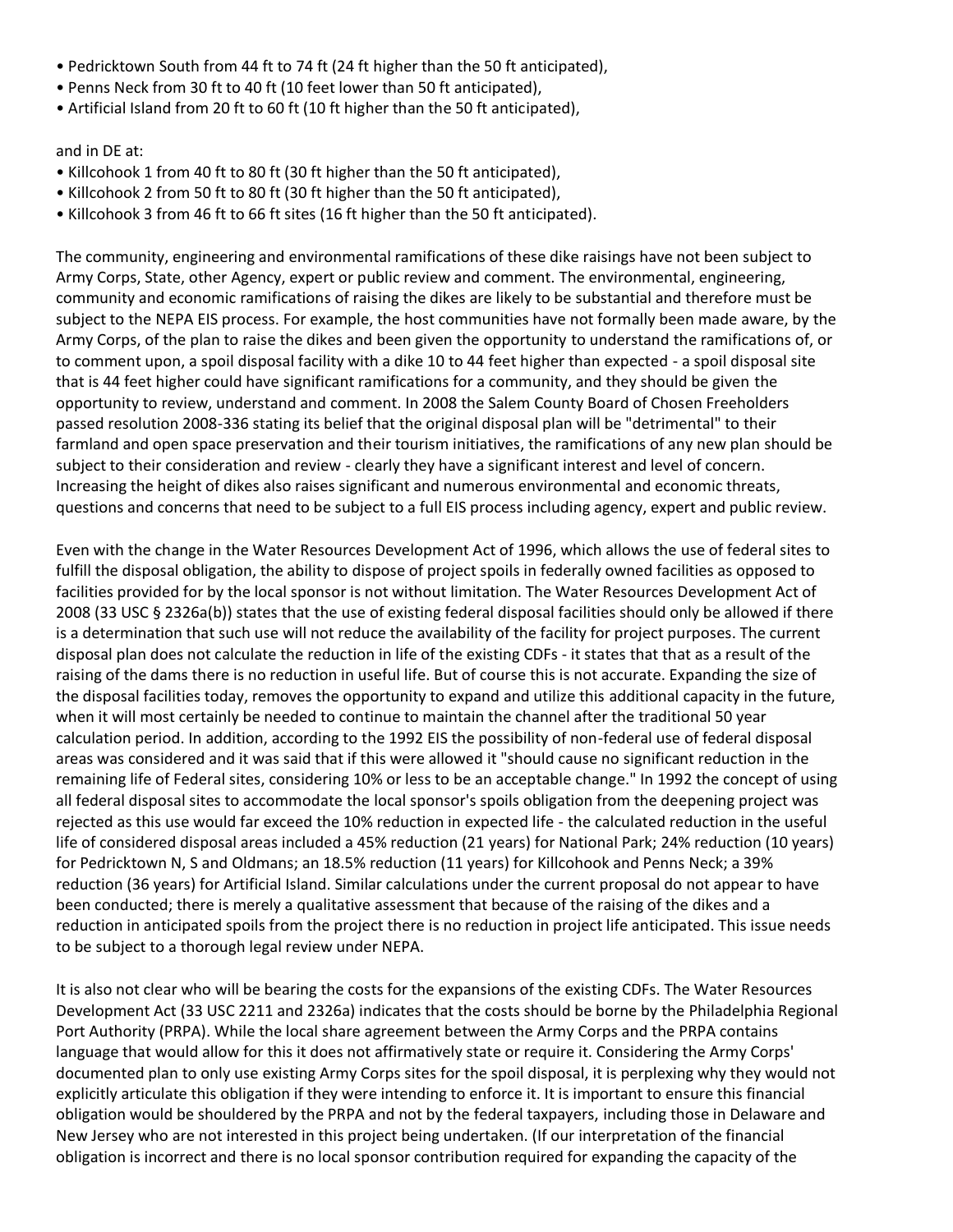existing CDFs to accommodate project spoils, then at a minimum there is no investment that could be credited to the local sponsor's financial obligations to the project).

Further, there remain outstanding questions as to the aquatic and wildlife implications of the confined disposal facilities that would be used for the deepening project - the Army Corps needs to fully and formally review and respond to these potential hazards, which have been articulated since the 1997 SEIS.

For example, the US Fish and Wildlife Service ("USF&WS") has stated, "...the question of wildlife exposure to hazardous sediments placed in CDFs remains unanswered. ...the [US Fish &Wildlife] Service cannot dismiss concerns regarding the possible exposure of wildlife to hazardous toxicant concentrations, because reliable estimates of the toxicant concentrations in the dredged material remain unknown. Such estimates depend upon (1) the volume of bend material to be dredged relative to the volume of main channel material to be dredged and (2) the delegation of dredged material from specific areas to certain CDFs." (Letter from Clifford G. Day, Supervisor, USF&WS NJ Office to Robert L. Callegari, US Army Corps of Engineers, June 8, 1999.)

Additionally, New Jersey's Division of Fish and Wildlife has stated: "concern exists that the current levels of toxins in the fisheries resources of the river to both migratory and nonmigratory populations may increase due to the re-suspension of contaminated sediments during dredging operations and surface discharges from the upland CDFs." (NJDEP Briefing, Delaware River Main Channel Deepening Project, Supplemental Environmental Impact Statement (SEIS) Information, January 2007.)

The potential threat from confined disposal facilities articulated by the environmental protection agencies of the region, regardless of the final plan put forth by the Army Corps, needs to be fully explored, reviewed, discussed, and considered as part of an updated NEPA process. The Army Corps has never done so.

#### 3. Placement of Sand on Broadkill Beach

There are significant concerns about the proposal to place sand on Broadkill Beach as part of the deepening project - this is a substantial issue in need of agency, expert and public analysis and review.

The USF&WS has expressed concerns about impacts of dredge spoil disposal plans which include Broadkill Beach, for horseshoe crabs. These concerns have been raised since the 1997 SEIS. The USF&WS has noted that additional NEPA documentation is necessary in order for the agency to make a determination on proposals to place dredge materials at certain identified sites including Broadkill Beach. The USF&WS has expressed concern about the potential of the Corps' proposed beach nourishment projects to kill one to two year-classes of juvenile horseshoe crabs during initial construction and during each renourishment period. Biologists have expressed concern that smothering even one generation of juvenile horseshoe crabs could further threaten the sustainable population. (Letter of Clifford G. Day, New Jersey Field Office, U.S. Fish and Wildlife Service to John Brady, U.S. Army Corps of Engineers, Philadelphia District, November 14, 2001, and personal communication by David Conrad, National Wildlife Federation with NJFO fisheries biologists, December, 2001. )

The concerns about the threat of the Broadkill Beach, Kelly Island and Port Mahon proposals with regards to their impacts to horseshoe crabs are greatly magnified by the science of recent years focused on the health and viability of the horseshoe crabs of Delaware Bay as well as the migrating shorebirds dependent upon them. Eggs laid by the horseshoe crabs, historically at very abundant levels, are an irreplaceable food source critical for the migration of Red Knot rufa and other shorebird species. The eggs of the horseshoe crab are so critical that recent declines in their abundance are threatening the future survival of the Red Knot. In 1982, 95,530 Red Knots were counted on the shores of the Delaware Bay. In 2006 only 13,445 were observed during the same time period and more recent study continues to show declines and low weight gain for the birds that do arrive to feed on horseshoe crab eggs. The Red Knot rufa is now predicted to go extinct within 10 years because of the decline of the horseshoe crab and their eggs. In 2008, the combined peak counts of the Red Knot, Ruddy Turnstone, and Sanderlings during the six-week aerial survey period was 50,110 individuals. This is a 72% decline from the 1986 total (177,490) for the three species. Other shorebirds that rely on horseshoe crab eggs, such as Ruddy Turnstone (Arenaria interpres), Semipalmated Sandpiper (Calidris pusilla), Sanderling (Calidris alba),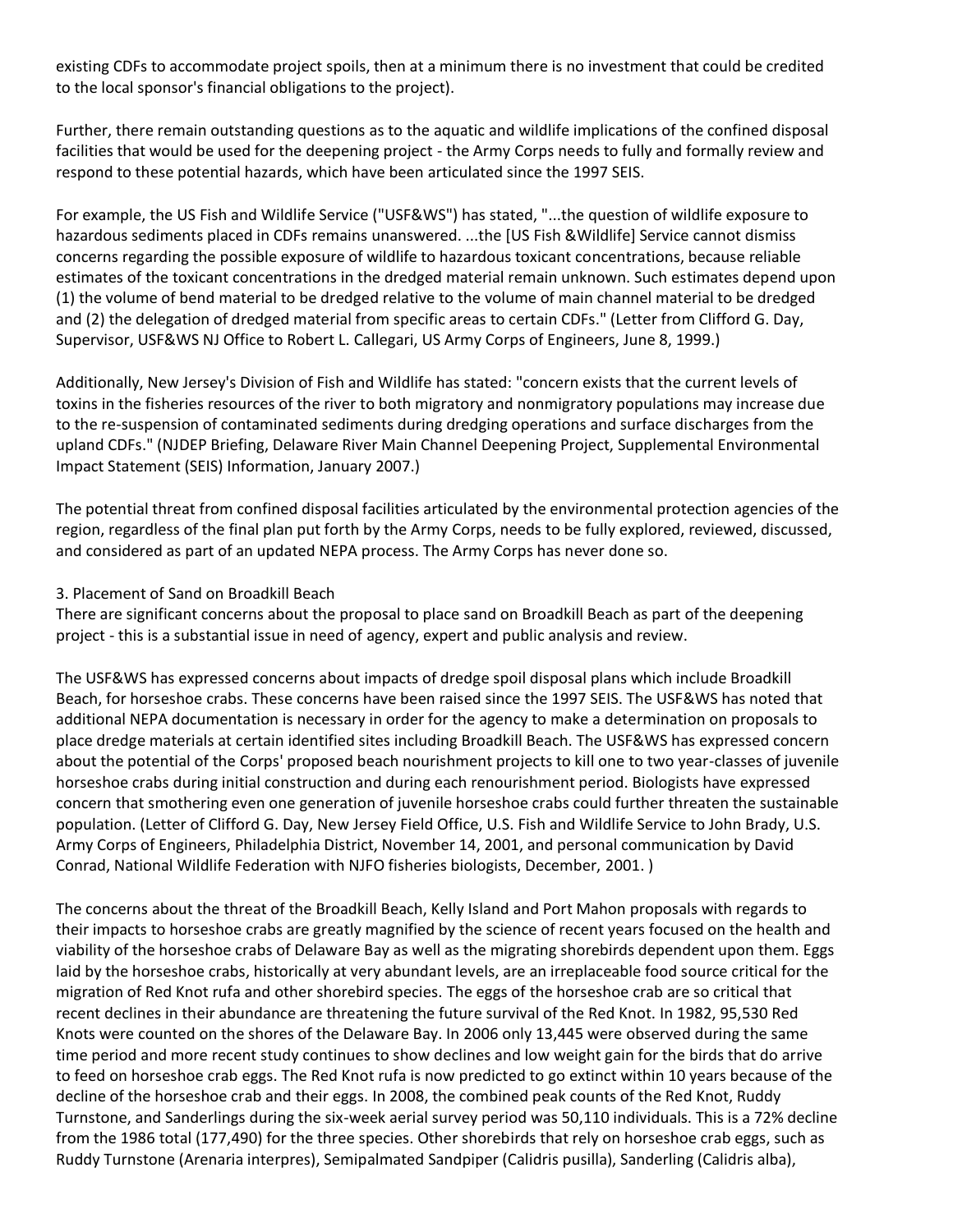Dunlin (Calidris alpina) and Short-billed Dowitcher (Limnodromus griseus) have also declined in number on the Delaware Bay migratory stopover. During the period from 1998 to 2007, all of these species declined by approximately 64%. The Ruddy Turnstone declined by a severe 84%. The Sanderling declined by 61% and the Short-billed Dowitchers suffered a decline of 74%. The breeding populations of these three species, as well as Delaware Bay migrants Dunlin (Calidris alpine) and Short-billed Dowitcher (Limnodromus griseus), have declined according to the Canadian Wildlife Service's breeding bird surveys. These species and Red Knots make up 99% of the shorebird concentration in Delaware Bay. All are dependent upon horseshoe crab eggs for all or most of their diet during the stopover, and all have declined in population.

This ecological phenomenon is responsible for supporting a multi-million dollar ecotourism industry - therefore its loss also means tremendous economic and community damage to South Jersey and the Delaware Bayshore region.

Clearly, any project that threatens harm to horseshoe crabs is of major and substantial concern. The data about the horseshoe crabs, the Red Knot and the other migrating shorebirds has been amassed on an annual basis. The ramifications of the Broadkill Beach proposal must be the subject of full EIS study, review, comment and response before a fully informed decision can be made.

The threat to the horseshoe crabs and migrating shorebirds must also be viewed in the context of other threats to the species' posed by the deepening proposal - there are cumulative harms that must be considered and fully assessed.

In 2003, the State of Delaware, Department of Natural Resources and Environmental Control ("DNREC") held a hearing on the Corps' state permit application. The administrative hearing officer's report expressed specific concerns about the Kelly Island project and the dredge spoils placement aspects of the project to horseshoe crabs. It stated: "The local horseshoe crab population (and thereby indirectly shorebirds) will be directly and adversely impacted should the protective window be suspended for project construction. This issue ... is unavoidable if the project is approved as currently proposed." The report further stated that, "I find that the project as proposed will result in unavoidable direct adverse impact to site horseshoe crab populations during construction and unavoidable potential secondary impacts to nearby oyster beds." (State of Delaware, DNREC, Hearing Officer's Report, Recommendation to the Secretary, US Army Corps of Engineers Application for Permit Delaware River Main Channel Deepening Project, Timothy Bureau Hearing Officer, December 2003, p. 44.)

The June 2005 Army Corp document, Pre-Construction, Horseshoe Crab Monitoring; Egg Island, New Jersey and Kelly Island, Delaware Wetland Restoration Areas, prepared by Versar, Inc., ("the Versar Report") does not lay to rest the concerns for impacts to horseshoe crabs. There is no indication on the record that this report was ever reviewed or commented on by the US Fish & Wildlife Service and it does not include the Broadkill Beach site. The report acknowledges that the Army Corps, in its project implementation, will violate the April 15 to August 31 biological window on shoreline construction projects for protection of horseshoe crabs to carry out beneficial reuse projects. The rationale is that while the impact to the horseshoe crabs is "unavoidable" the benefits are overriding. But this does not mesh in light of the USF&WS concern that the replenishment project will require renourishment after initial construction and the concern of experts that smothering even one generation of juvenile horseshoe crabs could further threaten a sustainable population. (Letter of Clifford G. Day, New Jersey Field Office, U.S. Fish and Wildlife Service to John Brady, U.S. Army Corps of Engineers, Philadelphia District, Nov. 14, 2001.)

Questions that remain outstanding from the Versar report include: how often will renourishment be required; what will be done to prevent re-erosion of these areas after construction as compared to pre-construction and at what rate would new erosion occur (i.e. at a rate that increases the level of renourishment required); what information is there to indicate (other than use of other nearby beaches) that the lesser used areas by horseshoe crabs identified on Kelly Island will be put to greater use after construction, perhaps there are other limiting factors at work yet to be considered; and how can the Army Corps claim the Kelly Island project as part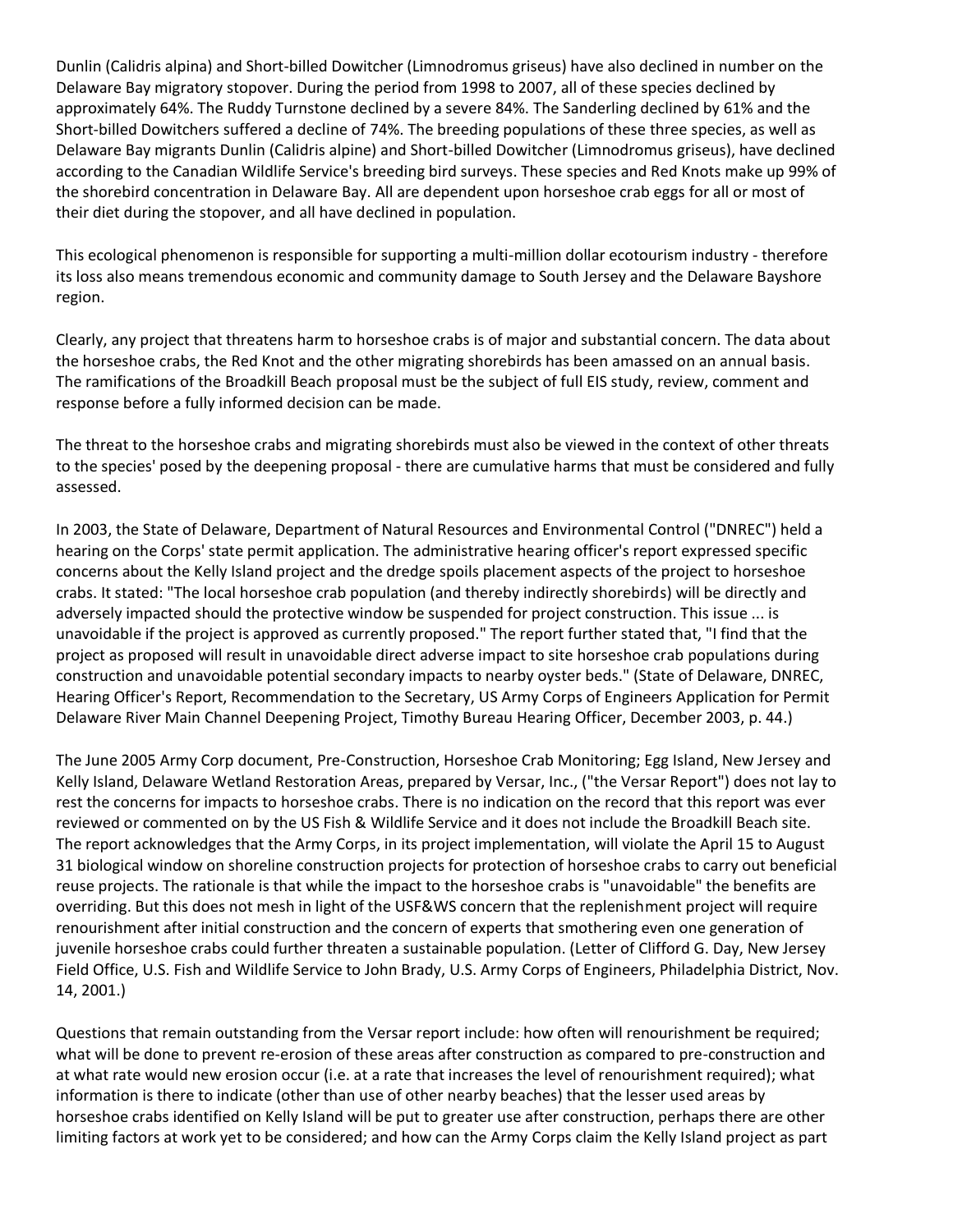of their dredge spoil disposal plan when they do not have approval for a waiver of the applicable biological window?

The spoil disposal plan, which includes dumping on Broadkill Beach is also a major threat to Sabellaria vulgaris, a species of special significance to the Estuary and region, and one that is important to a number of other aquatic species as well as for the protection of bay beaches.

According to Delaware's Hearing Officer, in his report issued in 2003, after the 1997 EIS was finalized: "... the Corps initially overlooked Sabellaria impact and that studies conducted and proposed to date have not demonstrated the project as proposed will minimize or avoid harm to long-term Sabellaria populations at Broadkill Beach and Port Mahon. (State of Delaware, DNREC, Hearing Officer's Report, Recommendation to the Secretary, US Army Corps of Engineers Application for Permit Delaware River Main Channel Deepening Project, Timothy Bureau Hearing Officer, December 2003, p. 81.) The Army Corps has not released any new information or studies that would alter this conclusion - clearly more work, agency, expert and public review is required.

In addition, the Army Corps has failed to undertake the regulatory process necessary to consider and address the fact that the Sabellaria vulgaris sand reefs meet the criteria of Essential Fish Habitat ("EFH") under the federal Magnuson-Stevens Fishery Conservation and Management Act. This is a critical issue involving legal requirements and review and communications with other regulatory agencies. Additionally, because these colonies meet the definition of EFH under the Magnuson-Stevens Act, extensive consideration as part of the EIS process would be required for such projects to proceed.

Sabellaria vulgaris is a species of polychaetous annelid sand-building worms which construct colonies of sand reefs. The reefs provide intricate habitat for a number of small crustaceans and minute species that are key parts of the aquatic food chain, as predators for plankton and prey for fish. The colonies are feeding, hiding, spawning, and nursery areas for a large number of sportfish including black sea bass, summer flounder, scup, weakfish, black drum, and others. Sportsmen may find that their sportfishing opportunities would significantly diminish if these reefs were eliminated. As noted in the 2008 State of the Basin Report, the weakfish populations of the Delaware Estuary are depressed with populations in recent years further declining. So in addition to the overall ramifications of losing the Sabellaria reefs on the variety of species dependent upon them, the impacts to Sabellaria as it pertains to the existing decline of weakfish is another particular consideration in need of analysis and review.

"While the species ranges from Cape Cod to Georgia (Gosner, 1978), the formation of reef structures seems unique to Delaware Bay...." (Dr. Douglas Miller, Pre construction Sabellaria Vulgaris Baseline Monitoring at Broadkill Beach Sand Placement Site, Sussex County, Delaware, Revision Jan. 3, 2002.) Moreover, Sabellaria reefs can provide a degree of protection from the effects of wave action, stabilizing beach sands and intercepting the force of waves near the low tide mark. (Wells, H.W. 1970.) Delaware Bay Sabellaria reefs are of considerable geological importance and should be considered in the analysis of factors influencing sedimentation on beaches. (Wells, H.W. 1970);(Dr. Douglas Miller, Pre construction Sabellaria Vulgaris Baseline Monitoring at Broadkill Beach Sand Placement Site, Sussex County, Delaware, Revision Jan. 3, 2002.)

"While they [Sabellaria vulgaris] have some capability to withstand burial under thin layers of sand, shoreline restoration would be expected to bury the present reefs at Broadkill Beach resulting in a substantial loss of this habitat." (Dr. Douglas Miller, Pre construction Sabellaria vulgaris Baseline Monitoring at Broadkill Beach Sand Placement Site, Sussex County, Delaware, Revision Jan. 3, 2002.) The Army Corps' report regarding this species found that activities associated with the Deepening could adversely impact the Sabellaria vulgaris and identified three mitigation options, but no supporting data or research are cited in support of the untested mitigation actions. In addition, the cost of these plans has not been included in the cost of the Project.

A study by Dr. Gary F. Smith, (Subtidal Pre-Construction Sabellaria vulgaris Monitoring in Delaware Bay at Broadkill Beach and Port Mahon Sand Placement Sites, and Kelly Island and Slaughter Beach Control Sites, Draft Report (Sub-Contract Number 003951), April 2005), does not address the outstanding concerns. There are no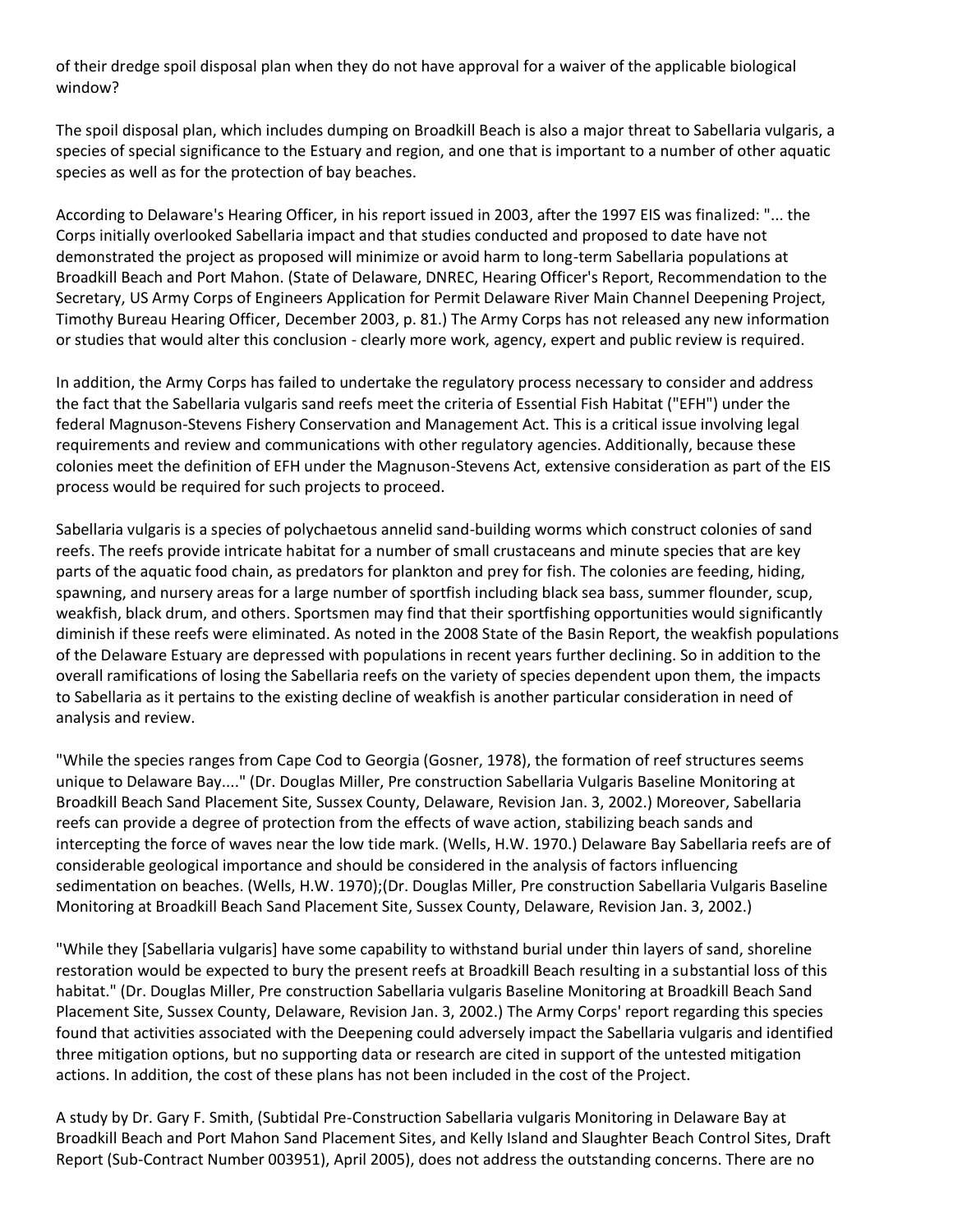other more recent studies released by the Army Corps which addresses the concerns, threats and issues raised by the experts as cited above. The finalized report by Dr. Miller confirms some of his findings and in no way allays any of the issues raised above.

## 4. Deferment of Egg Island Point

Once again the Army Corps states it is "considering" a change of plan, in this instance to defer the Egg Island Point project. It is important that the Army Corps make a decision and state it as part of their final project plans. Until such time as this is officially and irrevocably removed from project plans all must still consider it a viable part of the deepening project and one that must be considered as part of any environmental and economic reviews for the project.

III. Comments Regarding the Asserted "known changes to the affected environment since the 1997 SEIS"

The Army Corps notice identifies only two "known changes to the affected environment since the 1997 SEIS": the Athos I Oil Spill and some new information regarding shortnose sturgeon. By no means are these the only known changes to the affected environment since the 1997 SEIS. The Army Corps has been made aware of numerous other new and known changes by its sister agencies at the state and federal level and by the Delaware Riverkeeper Network. In addition, there are other known changes that have been released in a variety of public venues, including the press, that are impacted by, and that impact, the proposed Delaware River deepening and must be the subject of an updated NEPA review. Let us first address the two Army Corps identified issues.

### 1. Athos I Oil Spill:

November 26, 2004, 265,000 gallons of heavy crude was released into the Delaware Estuary from an oil tanker coming into port, exposing 115 miles of river, 280 miles of shoreline, 16,500 birds, as well as fish, shellfish, wildlife and a variety of important habitats to this toxic pollution. The crude was very heavy and therefore was released into, sank, and interacted with the river bottom, the water column, and riparian habitats. Still today we hear reports of oil still seeping from the sediments, marshes and ecosystems of the estuary. The ramifications of the Athos I spill for the deepening project needs to be analyzed. In 2007 New Jersey already asserted the need for an evaluation of the "relative risk of contaminants in the dredged material to human health, wildlife, and especially endangered species such as bald eagles and peregrine [sic] falcons" with the evaluation to include sediment data collated by NOAA, NJDEP and others after the Athos I Oil Spill of 2004. (NJDEP Briefing, Delaware River Main Channel Deepening Project, Supplemental Environmental Impact Statement (SEIS) Information, January 2007).

## 2. Shortnose Sturgeon:

As far as the Delaware Riverkeeper Network understands, the Army Corps has never finalized the Endangered Species Act consultation process for the deepening project. We understand that the Army Corps has been notified of this deficiency in writing already. This process needs to be concluded and included as part of an updated EIS process.

It is clear from statements on the record and to the Army Corps that sister environmental agencies have already determined that additional consultation and decision-making is required with regards to the Shortnose Sturgeon. In 2003 letters from the US Fish and Wildlife Service to the Army Corps it was reiterated that the "principal threats to" Shortnose Sturgeon species "survival are mortality resulting from dredging, impingement on the cooling water intake screens, and incidental capture. Secondary threats include habitat degradation or loss by dredging, bridge construction and dams (National Marine Fisheries Service, 1998)." (Letter from US Fish and Wildlife Service to the Army Corps of Engineers Philadelphia District, February 6, 2003; Letter from US Fish and Wildlife Service to the Army Corps of Engineers Philadelphia District, February 11, 2003.) Also in 2003 the DNREC Hearing Officer determined that, "[t]here is a reasonable expectation of unacceptable harm to shortnose sturgeon, and efforts to minimize this impact remain unresolved." (State of Delaware, DNREC, Hearing Officer's Report, Recommendation to the Secretary, US Army Corps of Engineers Application for Permit Delaware River Main Channel Deepening Project, Timothy Bureau Hearing Officer, December 2003)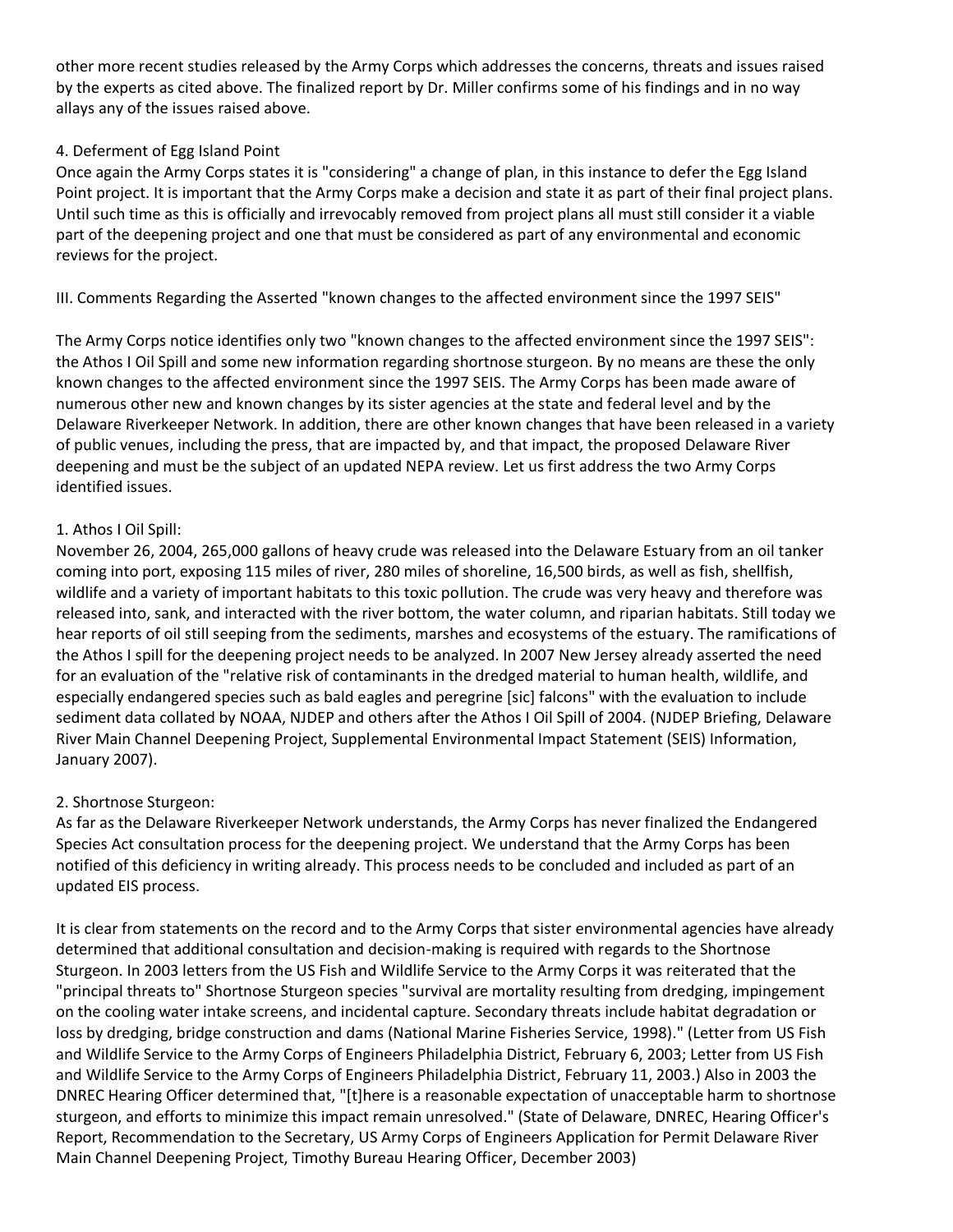As recently as 2007 NJDEP's Division of Fish and Wildlife has expressed the need for addressing "impacts to new wintering areas for Shortnose Sturgeon that were not evaluated in the previous SEIS." According to NJDEP Division of Fish & Wildlife Shortnose Sturgeon have been documented using the River all the way down to south of the C&D Canal, with young of year documented around the mouth of Oldman's Creek. (NJDEP Briefing, Delaware River Main Channel Deepening Project, Supplemental Environmental Impact Statement (SEIS) Information, January 2007.)

IV. Comments Regarding Significant Known Changes to the Affected Environment Omitted by the Corps (Including Agency and Expert Questions and Concerns, and Scientific Findings and Study Since the 1997 SEIS)

Since the Army Corps' 1997 SEIS, there have been significant other findings, scientific research, and agency determinations that demonstrate, unquestionably, the need for an updated Environmental Impact Statement, including, but by no means limited to the following:

### 1. Atlantic Sturgeon

While prior attention has been given to the impacts of the deepening to Shortnose Sturgeon, as the federally listed endangered species, since the 1997 SEIS, significant science and evidence now demonstrate that closer attention and scrutiny must be paid to impacts to Atlantic Sturgeon.

While the Atlantic Sturgeon is not listed on the federal list of endangered species it is widely recognized that the Atlantic Sturgeon may in fact be at greater risk - see for example the Delaware River State of the Basin Report, 2008: "The shortnose is currently a federal endangered species, but the Atlantic sturgeon may be even more imperiled." In fact the 2008 Basin report which is based on the science collected in the region describes the status of the Atlantic Sturgeon as "poor and getting worse" with numbers "estimated to be less than 1,000 and probably less than 100 across the Estuary." New Jersey's Division of Fish and Wildlife has expressed concern that Atlantic Sturgeon may be at even greater risk than Shortnose Sturgeon because of their declining populations. According to the NJ Division of Fish & Wildlife "The spawning area for Atlantic sturgeon remains unknown at this time. It may well be the rock outcropping at Marcus Hook that will have to be blasted" as part of the deepening project. (NJDEP Briefing, Delaware River Main Channel Deepening Project, Supplemental Environmental Impact Statement (SEIS) Information, January 2007.)

The September 2005 Army Corps commissioned study titled "Delaware River Adult and Juvenile Sturgeon Survey, Winter 2005" acknowledges that "Little is known regarding the occurrence and distribution of juvenile shortnose sturgeon in the Delaware River." "While blasting in the winter months should protect most fish species that use the Delaware River in the spring and warmer months, Atlantic sturgeon (Acipenser oxyrinchus) and Shortnose Sturgeon (Acipenser brevirostrum) may be susceptible to blasting mortality if they use the Marcus Hook area during winter." In fact, during this study, Sturgeon were observed near the Marcus Hook area during the winter time frame when they would be at risk from planned deepening activities including blasting. (Versar Inc. prepared for the Army Corps of Engineers, Delaware River Adult and Juvenile Sturgeon Survey, Winter 2005, September 2005) While the study discusses concepts for deterring Sturgeon from entering the blasting zone during the critical period, the report concluded "At present, there is no 'out-of-the box' behavioral deterrent system for excluding sturgeon from an underwater blasting area." (Versar Inc. prepared for the Army Corps of Engineers, Delaware River Adult and Juvenile Sturgeon Survey, Winter 2005, September 2005) This additional information about the potential ramifications of the deepening project on the federally endangered Shortnose sturgeon and on Atlantic sturgeon is significant and in need of full agency, expert and public review, vetting, comment and most likely further study.

While the Atlantic sturgeon is not listed as federally endangered, in 2000 (post-1997) it was listed as an endangered species in Delaware. Atlantic sturgeon is also listed as endangered in Pennsylvania. In light of the fact that Atlantic Sturgeon is listed in two states, that recent science and experts indicate that they are present during the time and location of proposed blasting, that it is recognized that the species uses main channel habitats and that dredging may be changing salinity and bottom habitats in a way that impacts their habits (See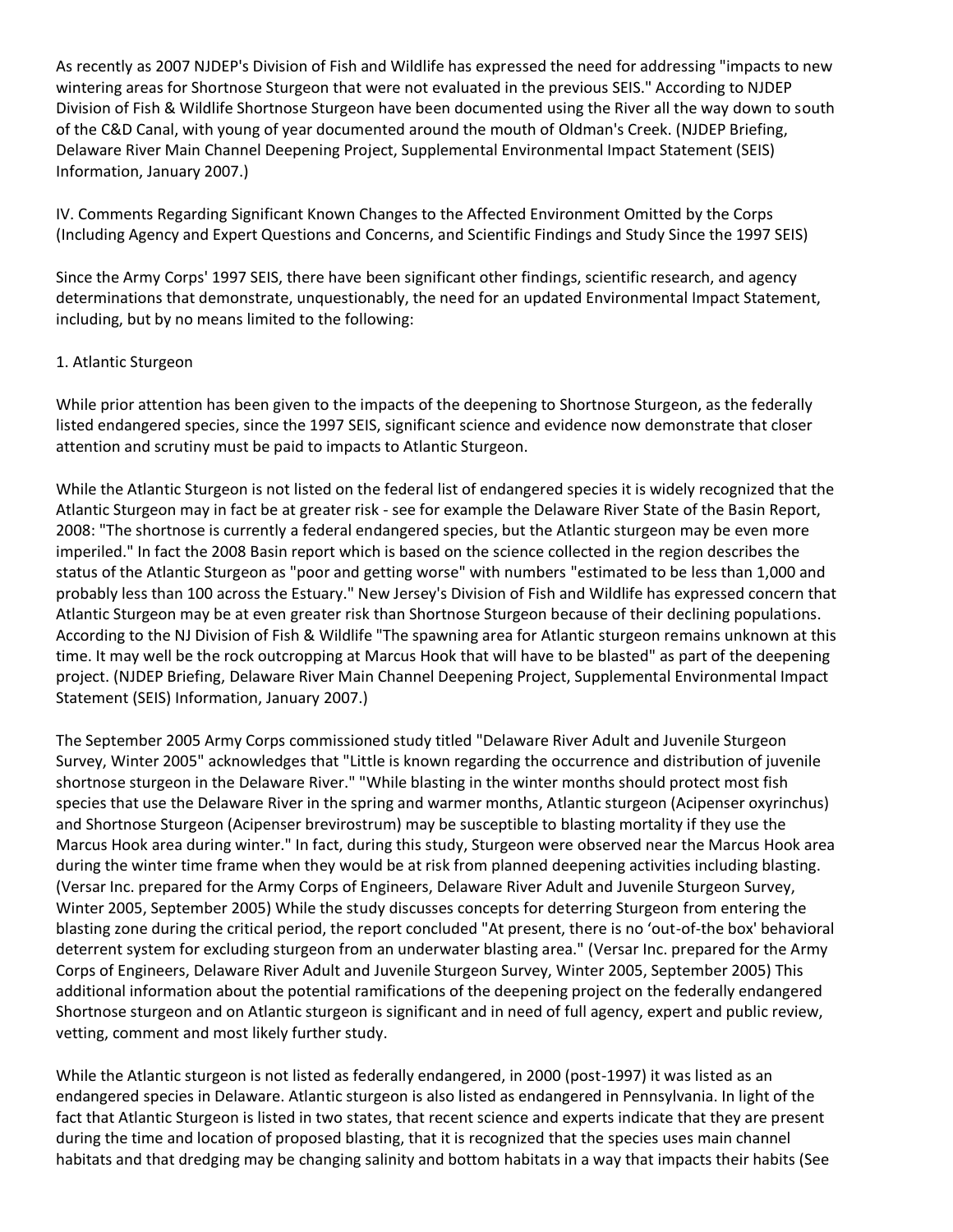Delaware River State of the Basin Report, 2008), it is clear that Atlantic Sturgeon need to become a focal point for additional review.

2. Information on Toxins and Heavy Metals

Since 1997, significant concerns about discharges of toxins and heavy metals from new and/or existing confined disposal facilities associated with the deepening project have been raised which need to be fully addressed and reviewed. Since 1997 a variety of findings, questions and concerns have been raised that need to be addressed as part of a vetted and full EIS process.

For example, the existing Money Island and Fort Mifflin disposal facilities were found to discharge Cadmium, Lead, Copper, Zinc and total suspended solids at significant levels. In some instances the discharge concentration exceeded the DRBC's acute and/or chronic criteria, although the DRBC criteria are for dissolved metal. The two disposal facilities reviewed were found to be the eighth largest discharger to the estuary and in the case of lead to discharge more lead than all 78 point source dischargers to the estuary combined. The following discharges were identified at the two sites:

Money Island Fort Mifflin Acute Criteria Chronic Criteria (total) (total) Metals (ug/liter) Lead 268.1 242.0 48 16 Copper 229.7 76.7 13.3 9.1 (Dr. Tom Fikslin, Delaware River Basin Commission, presented to the Toxic Advisory Committee November 4, 1998.)

"CDFs have the potential to impact aquatic life through acute and chronic toxicity, and human health through the bioaccumulation of organic compounds such as PCBs and DDX." (Dr. Tom Fikslin, Delaware River Basin Commission, presented to the Toxic Advisory Committee November 4, 1998.)

While the Army Corps has provided information about the Pedricktown CDF indicating that toxic discharges are not an issue to the same degree at that particular location it has not provided information regarding the other existing CDFs or the potential ramifications of placing more spoils in those locations than originally planned/anticipated.

"...the question of wildlife exposure to hazardous sediments placed in CDFs remains unanswered. ...the [US Fish &Wildlife] Service cannot dismiss concerns regarding the possible exposure of wildlife to hazardous toxicant concentrations, because reliable estimates of the toxicant concentrations in the dredged material remain unknown. Such estimates depend upon (1) the volume of bend material to be dredged relative to the volume of main channel material to be dredged and (2) the delegation of dredged material from specific areas to certain CDFs." (Letter from Clifford G. Day, Supervisor, USF&WS NJ Office to Robert L. Callegari, US Army Corps of Engineers, June 8, 1999)

## 3. Information on Sediment and Water Quality

Since 1997, significant questions have been raised about the accuracy of the Army Corps' sediment and water quality claims. The Delaware Estuary is already heavily affected by pollution, including PCBs. The deepening would be a new pollution source. The concerns regarding the deepening as a potential new and significant source of pollution is of paramount concern and must be addressed.

Army Corps studies that indicate no water quality concerns have been challenged in a variety of ways by a number of sources.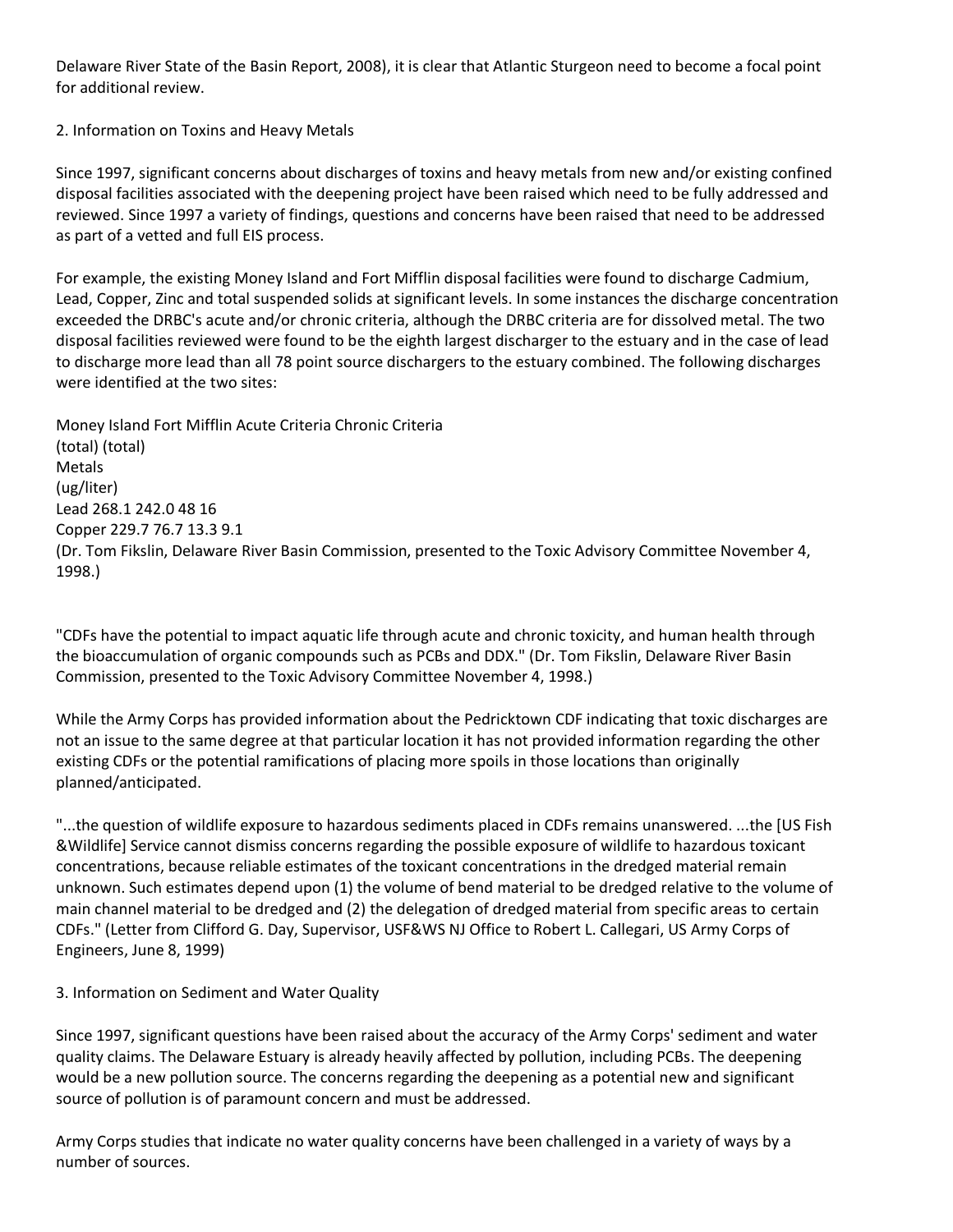Historically the Corps has represented that according to their data, levels of toxins in River bottom sediments are not high enough to pose any adverse environmental impact. In a review of Army Corps data, Rick Greene of DNREC found that the Corps' data showed that among the areas to be dredged (especially the bends to be widened) there are toxic "hot spots". According to Greene's studies, the Corps improperly used mean values (averages) to assess the level of toxics in River sediments. The result was that toxic "hot spots" were hidden in the numbers. Toxics found at levels indicating possible to probable impacts include: Antimony, Arsenic, Copper, Lead, Mercury and Zinc. (Rick Greene, DNREC, "Independent Review of Impacts Delaware River Channel Deepening" presented to the DRBC Toxics Advisory Committee November 4, 1998).

In a 1998 white paper, the University of Delaware's Sea Grant Program states: the "Corps' heavy metal and pesticide data disagree with ADL [Arthur D. Little] data by 800% to 2800% for similar parts of the river -- ADL values being higher, and that Corps conclusions are "doubtful" because Corps data "is often lacking many of the details, or appropriate references, as provided by ADL..." ("Sedimentary Impact of Dredging the Delaware Estuary: Geochemical Impacts and Natural Radionuclide Transfers, A White Paper Report", by Najid Hussain and Thomas M. Church, Graduate College of Marines Studies, University of Delaware, Newark, DE, December 16, 1998).

A cornerstone Army Corps position has been that not enough sediment would be redistributed during dredging to raise water quality concerns as a result of the dredging process itself. But as the Delaware Riverkeeper Network has stated at public meetings to the Army Corps, this conclusion is based on assumptions that are the results of studies conducted on other, dissimilar waterbodies, and therefore cannot be readily transferred to the Delaware system.

The 2003 DNREC Hearing Officer's Report also expressed concern about the assumptions and therefore the conclusions of the Army Corps with regards to water quality implications of deepening dredging. "The concern regarding water quality impacts from dredging at the point of excavation is valid upstream of approximately the C&D Canal." "A valid concern remains based on the fact expert judgment and not empirical data was used to create the standard of 250 mg/l of Total Suspended Solids (TSS) a distance of 200 feet from the point of excavation.... A valid concern remains because it is unknown whether the proposed TSS standard can actually be met..." (State of Delaware, DNREC, Hearing Officer's Report, Recommendation to the Secretary, US Army Corps of Engineers Application for Permit Delaware River Main Channel Deepening Project, Timothy Bureau Hearing Officer, December 2003).

In addition, the Army Corps continues to leave open the option of using the practice of economic loading during dredging operations. Economic Loading would allow sediment-laden water to overflow from dredge barges directly into the Delaware River. (US General Accounting Office, Delaware River Deepening Project, Comprehensive Reanalysis Needed, GAO-02-604, June 2002, pg 22) "Economic loading of dredged material above the C&D Canal will result in unknown toxic mobilization and dispersion impacts similar to mechanical dredging, which has not been studied or modeled ..." (State of Delaware, DNREC, Hearing Officer's Report, Recommendation to the Secretary, US Army Corps of Engineers Application for Permit Delaware River Main Channel Deepening Project, Timothy Bureau Hearing Officer, December 2003). The water quality and other environmental ramifications of economic loading are a concern and need expert and agency review, consideration and inclusion in project analysis and EIS documentation. If the Army Corps would like to continue to ignore the potential ramifications of economic loading then it needs to commit to not using this tactic in the Delaware River and Estuary system.

The Army Corps has provided contradictory information regarding the flow of Delaware River water through the C&D Canal - in two different reports, the Corps concluded that the same water moved in different directions corresponding to the direction most beneficial to the project being studied. In a 1999 study conducted by the Army Corps to assess deepening the channel of the Chesapeake and Delaware Canal, the Army Corps conclusion "about the direction of water flow through the canal is totally reversed from the ... study performed to assess the impact of deepening the Delaware Shipping Channel. The Delaware River Study concluded net westward flow through the canal for the 1965 simulated period whereas the [C&D canal] study concludes eastward!"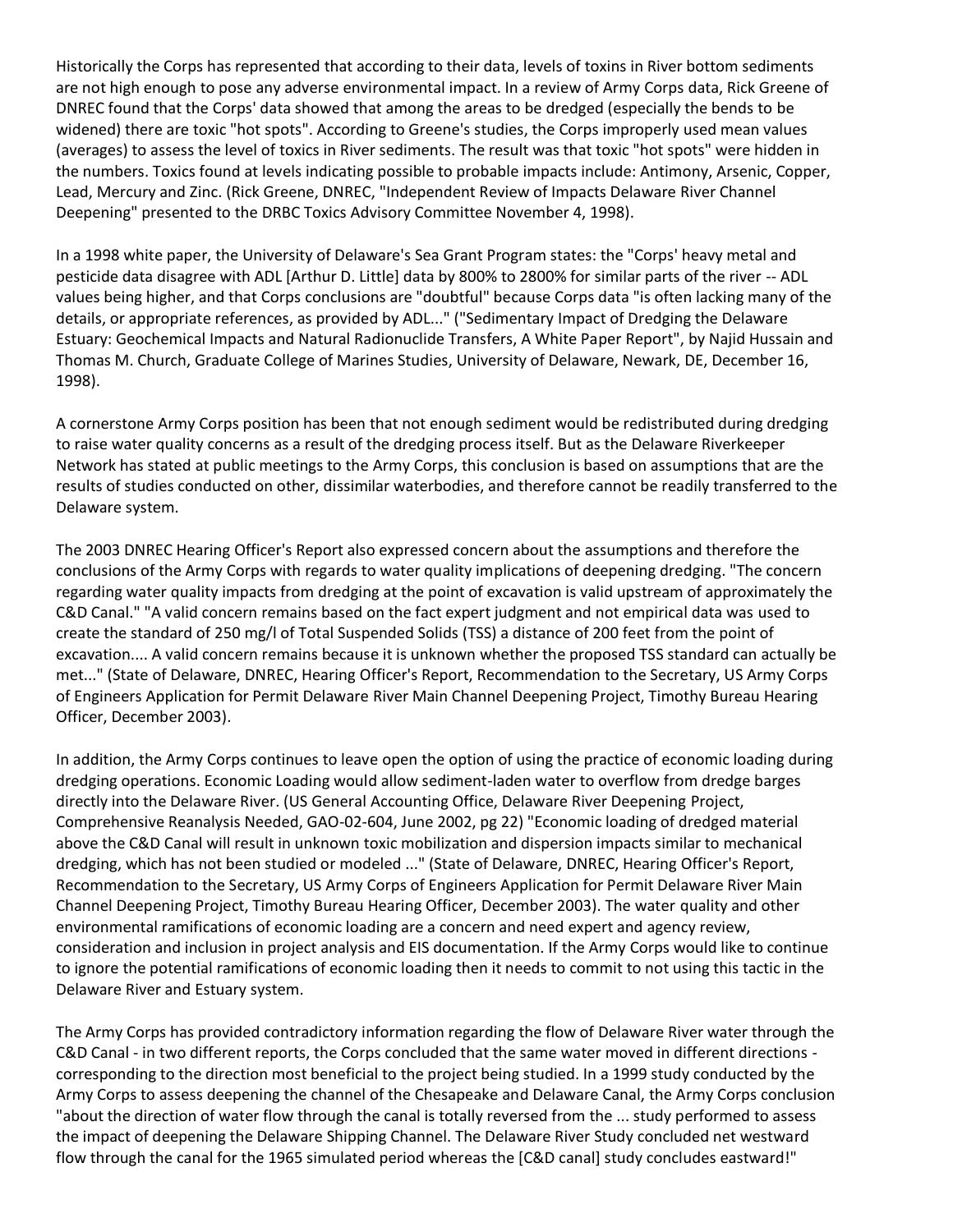(Letter from John M. Williams to Frank R. Master, Army Corps of Engineers/Philadelphia District, February 7, 2000. [Referring to, Assessment of Channel Deepening in the Chesapeake and Delaware Canal and Approach Channels in Upper Chesapeake Bay; A Three Dimensional Numerical Model Study; USACE/WES, August 1999, Draft Report; page 43; Assessment of Channel Deepening in the Delaware Bay; A Three Dimensional Numerical Model Study; USACE/WES, Tech. Report CHL-98-29, September 1998; page 45.]) While the Army Corps has since developed an explanation for these contradictory findings, it would be important for this information and their explanation to be released for expert, agency and public review, consideration and comment.

#### 4. Information on Drinking Water Impacts

Since 1997, significant concerns about the impacts of the deepening project on drinking water supplies have been raised, which need to be fully and formally assessed, reviewed and addressed. The Delaware River is a known and major drinking water supply for a number of communities including Philadelphia. The potential threat to these supplies is known to experts and the Army Corps. New information has become known since 1997, and there are new environmental conditions that have also come to bear since 1997, and so have not been included in EIS review or decisionmaking.

The University of Delaware's Sea Grant Program has expressed concern about the leaching of heavy metals from confined disposal facilities to aquifers below. Noting that in much of the regional groundwaters of the Delmarva peninsula "...concentrations of several heavy metals...are very close to the EPA's potable water limits," the authors point out that metals reaching groundwater from disposal sites (by leaching action of acid rain or from oxidized sulfide in the spoils themselves) "can potentially make...concentrations in shallow groundwaters exceed limits." ("Sedimentary Impact of Dredging the Delaware Estuary: Geochemical Impacts and Natural Radionuclide Transfers, A White Paper Report", by Najid Hussain and Thomas M. Church, Graduate College of Marines Studies, University of Delaware, Newark, DE, December 16, 1998).

The Army Corps has told local community representatives that the Potomac-Raritan-Magothy Aquifer would be "nicked" during the dredging process. Concerns have been raised that this will result in contamination of this major drinking water supply with River water. ("Will dredging 'nick' aquifer?", Gloucester County Times, May 7, 1999.) While the Army Corps currently asserts this is not an item of concern, it is important that this issue be formally responded to on the record.

One of the biggest known changes to the river and region has been a change in the way the New York City reservoir flow releases are managed. The flows from the reservoirs have a major impact on a variety of issues in the River and Estuary, including the location of the salt line, particularly during low flow conditions. The most recent reservoir management plan, called the Flexible Flow Management Plan, was only put into affect in 2007, and is still under analysis, review and minor alteration. Until very recently the Army Corps failed to consider the ramifications of the reservoir release program when combined with the deepening project for the drinking water supplies of Philadelphia. Finally, in 2007, the combined ramifications of a deepened channel, sea level rise, and the flexible flow management plan were given a level of attention. In 2007 the Army Corps did submit the findings of a review of these three issues combined to the Delaware River Basin Commission. But, this study has not been reviewed or vetted by the regulatory agencies of the region (State, Federal or Regional) - it has been a unilateral effort conducted by the Army Corps out of the view of the agencies, experts and the public. The Delaware Riverkeeper Network obtained a copy of the draft report and has already identified a number of concerns with the report including the value for sea level rise that was utilized, its inputs and assumptions regarding the reservoir flexible flow management plan, that it only uses a 2040 horizon for analysis and more. Most notably, with regards to drinking water, while the report provides information regarding 30 day averages for salinity level changes, the Philadelphia Water intakes would be impacted by absolute maximums and therefore the report needs to research and report in detail on this threat, on the absolute maximums as opposed to averages. Of telling concern is that the Philadelphia Water Department and other agencies in the region have not been part of this review and analysis process, and their comment on the report has not been sought. The implications of the deepening, reservoir management and sea level rise for drinking water supplies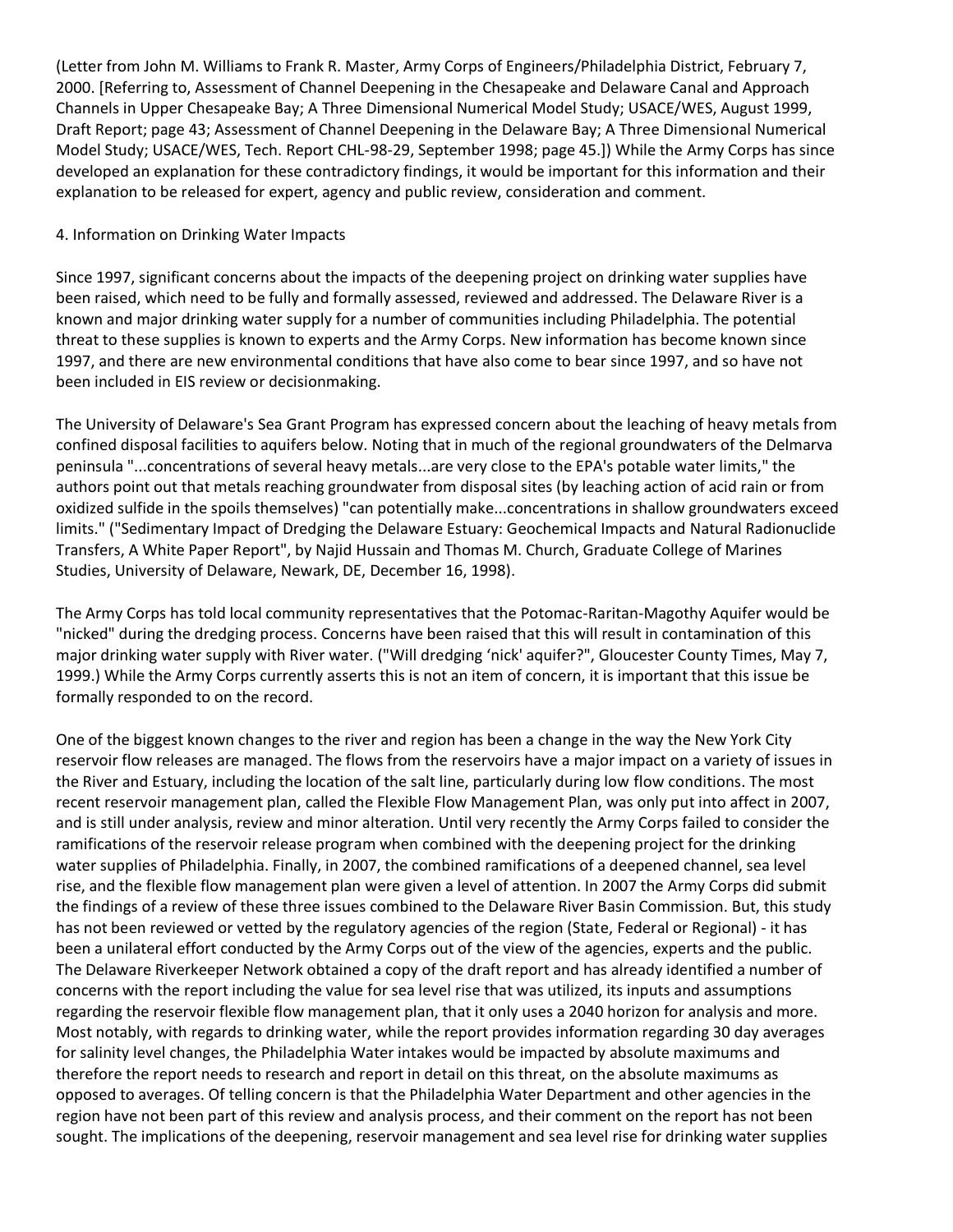and the oysters of the estuary and Bay are significant, are known changes to the affected environment, and are absolutely in need of full NEPA review.

### 5. Information regarding Wetlands and Marshes

Since 1997, there has been significant increasing scientific concern that the deepening could affect ecologically important wetlands and marshes in the Delaware Estuary. These marshes, part of the affected environment of the deepening, are known and have not been addressed as part of EIS review, mitigation planning or cost sharing with the local sponsor.

The marshes of the estuary are critical ecologically, economically, for community quality of life, and for the health and safety of the region. Ecologically the marshes provide vital habitat to a large number of species. These species fuel a tremendous ecotourism industry that helps to sustain our region. The marshes are part of the life of the bay shore area providing a variety of beneficial qualities to the region's communities. And as communities and regulators are appreciating with increasing vigor, wetlands are important protection from floods and dramatic storm events. The ramifications of causing or contributing to the decline of the marshes of the estuary is a significant issue that must be addressed with the full benefit of expert, agency and public review and input. It is a significant, known impact and potential change to the environments to be affected by the deepening project.

There is growing scientific concern that the deepening could affect the sediment supply needed to sustain tidal marshes in the Delaware Estuary. "The axial channel is now about twice as deep as it was prior to dredging, and the adjacent flats are generally shallower due to deposition. Sediment budget estimates indicate that, on average, maintenance dredging removes more sediment from the estuary than that supplied by rivers, suggesting that the system as a whole has a deficit of sediment. This could be crucial, because tidal marshes require a suitable supply of sediment to accumulate at pace with sea level rise. This raises the possibility that maintenance dredging, which will be even more vigorous with a 45' channel, could accelerate the demise of estuary's tidal wetland coast." (Memorandum From D. Kahn, Div. of Fish and Wildlife & C. Sommerfield, College of Marine and Earth Studies, Univ of DE, Subject: Effects of Proposed Channel Deepening on the Sediment Budget and Marshes of the Delaware Estuary. April 21, 2008 ; D. Kahn, C. Sommerfield, Briefing Paper, Effects of Proposed Channel Deepening on the Sediment Budget and Marshes of the Delaware Estuary, May 13, 2008.)

NJ DEP's Division of Fish and Wildlife has expressed the importance of modeling, "monitoring and mitigating for any freshwater marsh conversions to salt water marshes that will occur due to increased salinity. The freshwater wild rice marshes are critical wildlife habitat" including for a "wide array of T&E species and are valuable to waterfowl (Federal trust species) as migration and wintering areas." Currently Wild Celery is rebounding in the freshwater areas of the river according to NJDEP Division of Fish &Wildlife, and so "concerns exist about possible negative habitat change and loss of this protected specie by siltation and/or deepening." (NJDEP Briefing, Delaware River Main Channel Deepening Project, Supplemental Environmental Impact Statement (SEIS) Information, January 2007.)

"Past studies and ongoing research ... has shed light on the impacts of past dredging on the morphology, hydraulics and sediment transport in the Delaware estuary. These impacts are significant and have not been adequately addressed by USACE environmental impact statements (1) and modeling studies (2) designed to assess potential effects of the 45' shipping channel." Potential impacts include drinking water impacts, higher disease mortality in oysters, a change in the natural deposition and scouring patterns of the estuary, a change in the hydraulic geometry of the estuary and impacts to tidal wetlands. (Memorandum From D. Kahn, Div. of Fish and Wildlife & C. Sommerfield, College of Marine and Earth Studies, Univ of DE, Subject: Effects of Proposed Channel Deepening on the Sediment Budget and Marshes of the Delaware Estuary. April 21, 2008)

The Water Resources Development Act states that "costs of constructing projects or measures for the prevention or mitigation of erosion or shoaling damages attributable to Federal navigation works shall be shared in the same proportion as the cost sharing provisions applicable to the project causing such erosion or shoaling.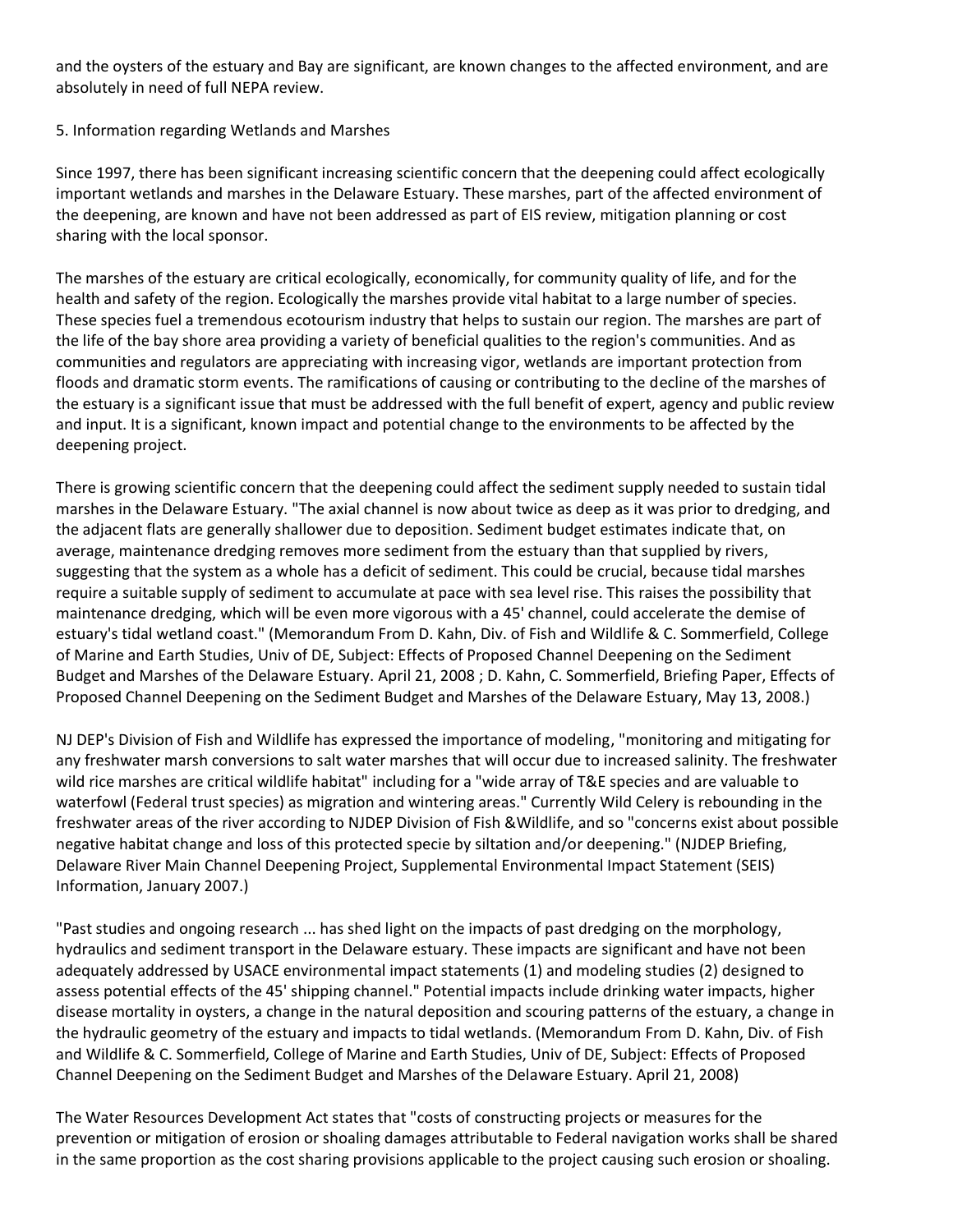The non-federal interests for the project causing the erosion or shoaling shall agree to operate and maintain such measures." The prevention or mitigation of the damage to the marshes of the estuary as the result of accelerated erosion and/or degradation resulting from deepening the channel and associated dredging is nowhere included in project plans for the deepening, not in the EIS and not in the cost sharing agreements as required in the quoted paragraph - this needs to be remedied.

## 6. Information Regarding Oysters

Oysters are ecologically and economically important to the region. Millions of dollars have been invested in their restoration. Since 1997, significant new science, information, and agency questions and concerns have been raised regarding potential harms the deepening could inflict on the oyster populations of the Delaware Estuary and Bay. These threats are known and have never been adequately addressed in an EIS. In addition, new concerns and information continue to emerge on the potential harms.

Experts from NJ DEP's Division of Fish & Wildlife, the Delaware Division of Fish & Wildlife, the University of Delaware's College of Marine Science and Earth Studies, and the Haskins Shellfish Research Laboratory have as recently as 2007 and 2008 expressed concern that a change in salinity levels may have an effect on oyster resources in the Estuary and have expressed the need for full consideration of this potential harm. (NJDEP Briefing, Delaware River Main Channel Deepening Project, Supplemental Environmental Impact Statement (SEIS) Information, January 2007; D. Kahn, C. Sommerfield, Briefing Paper, Effects of Proposed Channel Deepening on the Sediment Budget and Marshes of the Delaware Estuary, May 13, 2008; personal email communication J. Kraeuter, Haskins Shellfish Research Laboratory to M. van Rossum, the Delaware Riverkeeper Jan 14, 2008) "With the continued presence of oyster diseases in the bay, and since their extent and overall effects are primarily controlled by the salinity, anything that increases the salinity of the bay will be detrimental to the oyster population. I call attention to the distribution of oysters within the system. They occupy large areas in the lower part of the Estuary, but the dense population currently exists where the bay begins to narrow. A small rise in salinity would force the oysters farther up bay, but there is less and less area in that portion of the system. (Email communication J. Kraeuter, Haskins Shellfish Research Laboratory to M. van Rossum, the Delaware Riverkeeper Jan 14, 2008.) The very recent date on these documents demonstrates that these agencies and experts are still concerned about the impacts of the deepening and associated salinity changes on Delaware Bay oysters.

How a deepened channel combined with sea level rise and the Flexible Flow Management Plan for the New York City reservoir system would affect the salt line as it pertains to the oysters of Delaware Bay needs to be fully assessed. This is a known affect that, through impact to the oysters, could have substantial ecological, cultural and economic ramifications for the region.

NJDEP Division of Fish & Wildlife has also, as recently as 2007, articulated a concern about the "potential siltation of the natural seed beds and leased grounds in the lower bay." (NJDEP Briefing, Delaware River Main Channel Deepening Project, Supplemental Environmental Impact Statement (SEIS) Information, January 2007.)

DNREC's Hearing Officer identified concerns about the Kelly Island project and the dredge spoils placement aspects of the project to oyster beds, including:

• "... the project has the potential to cause secondary adverse impacts to nearby oyster beds from sedimentation..."

• "I find that the project as proposed will result in unavoidable direct adverse impact to site horseshoe crab populations during construction and unavoidable potential secondary impacts to nearby oyster beds."

(State of Delaware, DNREC, Hearing Officer's Report, Recommendation to the Secretary, US Army Corps of Engineers Application for Permit Delaware River Main Channel Deepening Project, Timothy Bureau Hearing Officer, December 2003, p. 44)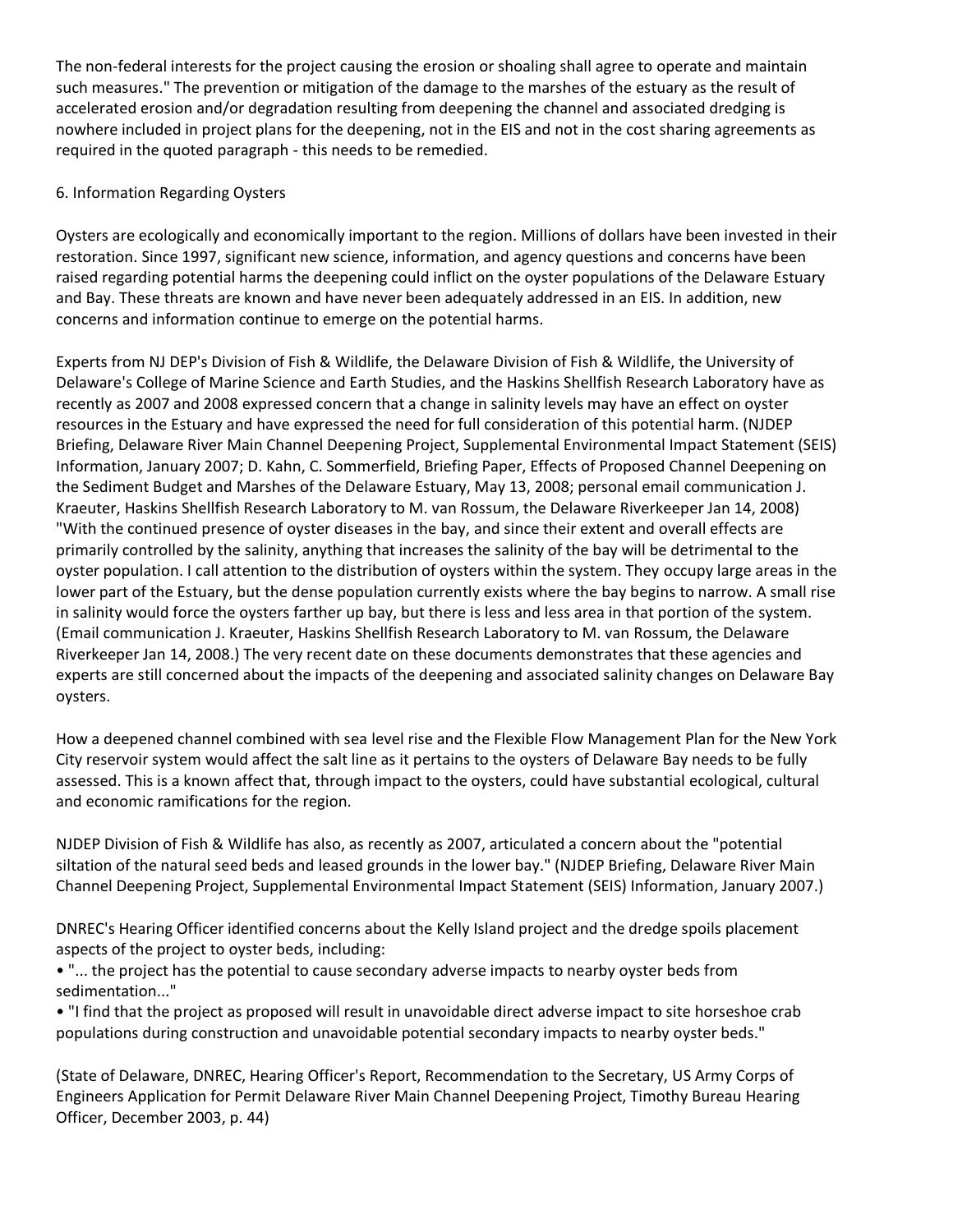The Army Corps' primary response to concerns expressed regarding impacts to oysters has been to conduct monitoring pre- and post- the deepening project to, after the fact, determine if any adverse environmental impacts occurred as a result of the deepening. With regards to the pre-project monitoring that was done the US Fish & Wildlife Service noted that "environmental contaminants were not a component of the study. ... The Service remains concerned that dredging activities in the Delaware River may result in the release of buried contaminants from localized 'hot spots.' Baseline body burden levels need to be established for representative groups (oysters, dominant fish species) prior to any dredging activities." (Letter of Clifford G. Day, New Jersey Field Office, U.S. Fish and Wildlife Service to John Brady, U.S. Army Corps of Engineers, Philadelphia District, November 14, 2001.)

In an often-expressed concern that the Army Corps has been pursuing the Deepening project with a set of predetermined findings and outcomes, USF&WS wrote the following about the Army Corps' oyster monitoring report: "The Service also recommends modifying the statement presented in the Summary and Conclusions section of the Versar, Incorporated, report (Page 4.1). The concluding paragraph reads: 'it is intended that these data could then be used to direct any mitigation that may be required in the unlikely (emphasis added) event that significant impacts are detected by the post-construction monitoring.' As written, the statement appears pre-determining." (Correspondence from John C. Staples, USF&WS, NJ Field Office, to John Brady, US Army Corps of Engineers, October 3, 2001.)

Clearly more study and agency review and analysis is needed - this issue has not been fully or satisfactorily addressed to date.

### 7. Information Regarding Impacts to Additional Species

Since the 1997 SEIS, numerous significant concerns have been raised about potential impacts to other species. In addition, there have been some new findings about species located within the affected project area. These issues have not been subjected to the NEPA process at this time, and they need to be.

In 1999, the Secretary of Commerce approved several Fishery Management Plans identifying and describing Essential Fish Habitat. The Essential Fish Habitat designations applicable to New Jersey and Delaware were compiled into a document by the National Marine Fisheries Management Council and transmitted to the Army Corps of Engineers with a cover letter stating: "As you can see, several life stages of numerous Federally managed species occur in the Delaware River that are likely to be impacted by this deepening project. Impacts to all the relevant life stage/species will have to be addressed in the habitat assessment report for this project." (Letter from Daniel T. Furlong, Mid-Atlantic Fishery Management Council, to Mr. Robert L. Callegari, Army Corps of Engineers/Philadelphia District, August 19, 1999.) These are issues that were not included in the 1997 SEIS and therefore have not been subject to NEPA review or analysis. We do not believe that the Essential Fish Habitat consultation process has been initiated and completed by the Army Corps.

"The potential impact from blasting on historical gas storage caverns has not been adequately addressed. As proposed, it is reasonable to conclude there will be cumulative and secondary impact to the aquatic ecosystem, although this concern may be minimized via permit conditions. As currently proposed the project will adversely harm finfish, but this may be resolved." (State of Delaware, DNREC, Hearing Officer's Report, Recommendation to the Secretary, US Army Corps of Engineers Application for Permit Delaware River Main Channel Deepening Project, Timothy Bureau Hearing Officer, December 2003).

Study is starting on the plight of the sand tiger shark. Concerned about the species' decline (so much so that they are candidates for listing as an endangered species) research is underway which, according to an assistant professor of fisheries and a researcher at Delaware State University, could have policy implications for beach replenishment projects and the dredging of the Delaware River shipping channel. (DSU on sharks' trail, Study of sand tigers could impact future plans for Delaware Bay, by Molly Murray, The News Journal, July 22, 2007) Additionally, there has been a new finding of colonies of sponges on the floor of the Delaware Bay; new research is underway on the recent discovery. (Researchers find sponges living in Delaware Bay, The Associated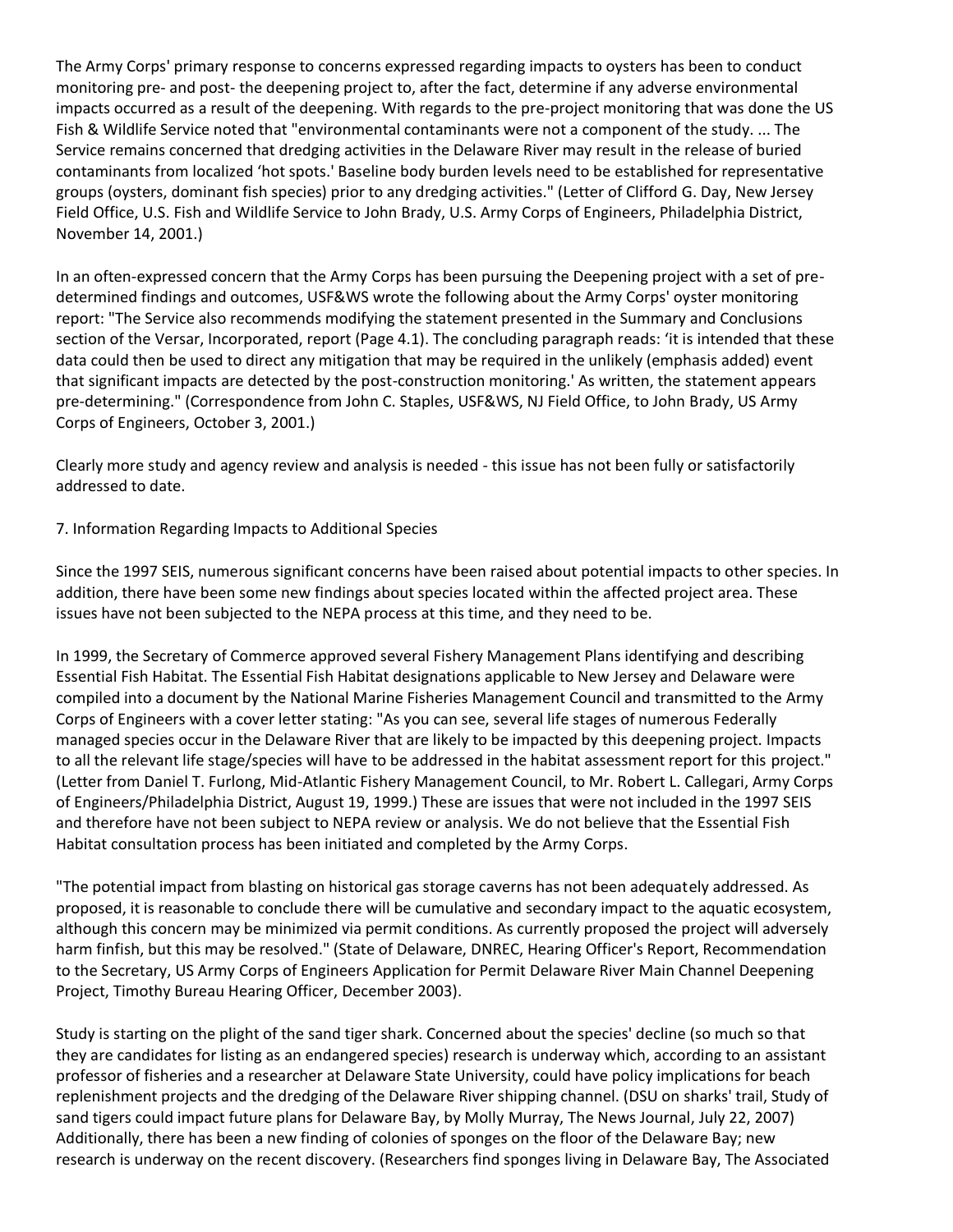Press, July 27, 2008.) These emerging discoveries and bodies of research have not been considered by the Army Corps in their assessment of environmental impacts, biological windows, or costs associated with deepening but need to be.

According to NJDEP's Division of Fish & Wildlife, "American Eel (elvers) were not addressed in the original EIS. Potential impacts should be addressed in the new SEIS." (NJDEP Briefing, Delaware River Main Channel Deepening Project, Supplemental Environmental Impact Statement (SEIS) Information, January 2007.)

New Jersey's Division of Fish & Wildlife takes the position that "Impacts to new anadromous fish (shad) spawning areas in the lower river tributaries need to be addressed." (NJDEP Briefing, Delaware River Main Channel Deepening Project, Supplemental Environmental Impact Statement (SEIS) Information, January 2007.)

New Jersey's Division of Fish & Wildlife has also written that the impact of "increased ballast water intakes cumulative effect to early life stage fishes needs to be addressed." That the "SEIS should quantify the anticipated withdraws by increased and/or larger capacity ships." And that "data should be gathered and/or collected addressing potential adverse impacts to ichthyoplankton and/or early life stage fisheries." (NJDEP Briefing, Delaware River Main Channel Deepening Project, Supplemental Environmental Impact Statement (SEIS) Information, January 2007.)

### 8. Information Regarding Effects on Birds

Since 1997, there have been significant concerns raised about the threat the deepening and associated spoil disposal poses for birds and other wildlife. There are a variety of paths by which birds and wildlife may be affected by the project. Resident and migrating birds and wildlife are an important part of the Delaware River and Estuary ecosystem. They are within the affected environment of the project. The affects to these species which are known and have been raised since the 1997 SEIS also support the demonstrated need for an updated EIS for the deepening project.

In the past decade there has been a tremendous investment of time and resources by regulatory agencies and experts into the pollutant loadings in the water column and sediments of the Delaware Estuary and River, as well as enhanced study into new and existing pollution inputs. As a result of some of this work new questions and concerns have been raised about the potential ramifications of the deepening project and associated endeavors.

Private channel deepening would be necessary if oil facilities are to take advantage of a deepened main channel; in fact six oil facilities are to receive 50% to 80% of the project benefits depending upon which of the economic reviews for the project one embraces. In 2003 the USF&WS expressed concerns about the dredging of private channels and berths on the Bald Eagle, as the result of toxic contaminants being reintroduced into the water column and food chain (Letter from US Fish and Wildlife Service to the Army Corps of Engineers Philadelphia District, February 6, 2003.) In addition, since the 1997 SEIS, the EPA has questioned whether the Army Corps sufficiently considered the environmental impacts of private channel deepening and spoil disposal -- "... impacts related to the dredging of the private facilities and several port facilities owned or operated by the local sponsors, and potential impacts associated with the development of new sites for dredged material disposal were not fully evaluated in the original EIS. Accordingly, these activities will have to be evaluated under NEPA..." (Letter from Robert H. Hargrove, Chief, Strategic Planning and Multi-Media Programs Branch, US EPA Region II, to Mr. Robert Callageri, Army Corps of Engineers/Philadelphia District, June 30, 1999)

To the extent the Army Corps did do sampling of sediments in the private channels it did not include sampling at Motiva (a facility that was included in the 2002 economic benefits calculation of the project). And the sampling that was done found that sediments contained a variety of toxins and metals such as PCBs, DDE and pesticides including DDD, DDT and Endrin. In addition, while the Corps provides multiple explanations and dismissals of the findings, their SEIS did find that NJDEP residential soil clean up criteria were exceeded for cadmium, thallium, ideno (123-cd) pyrene, 2,4-dinitro toluene, and N-nitrosodi-n-propylamine. (See Delaware River Main Channel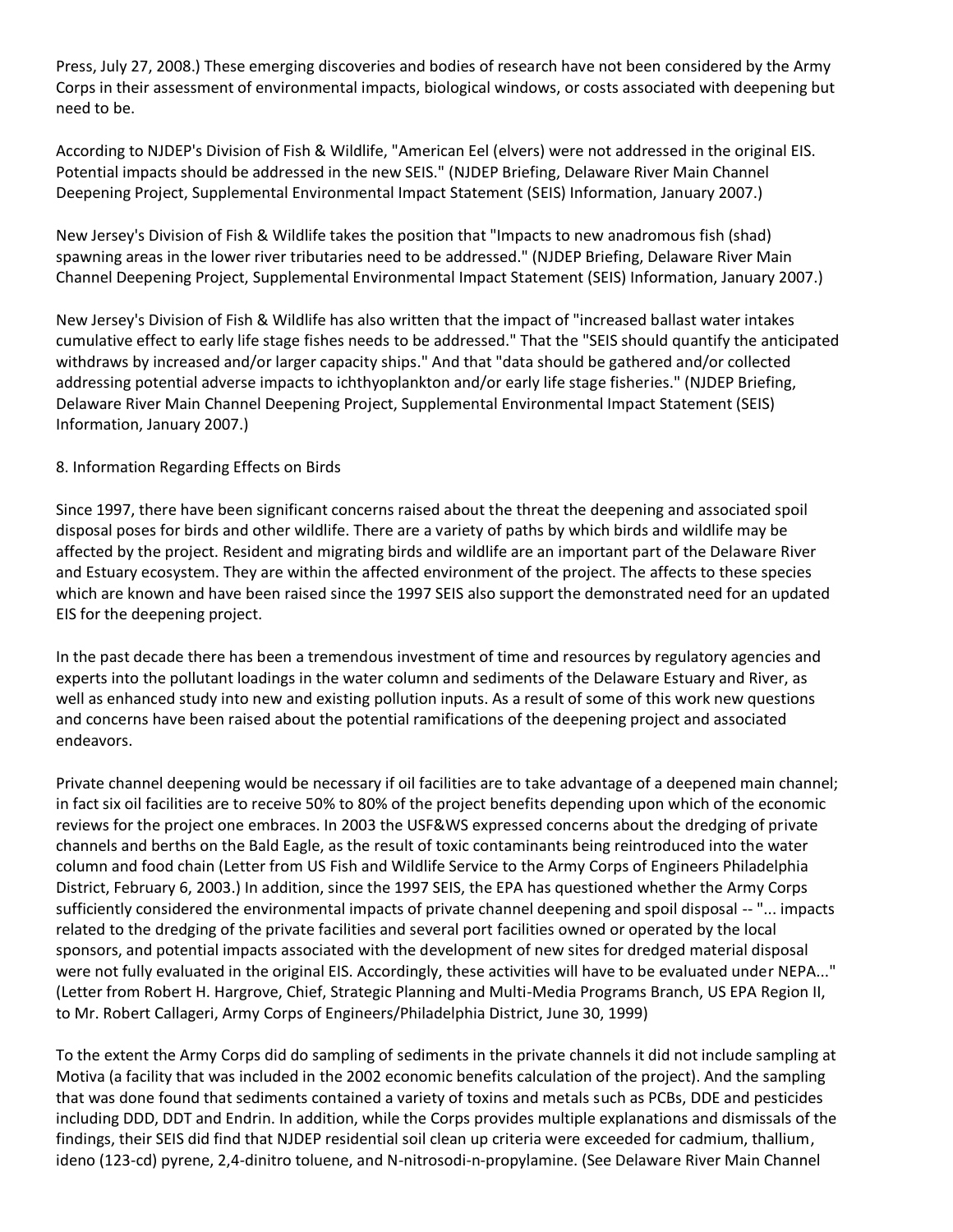Deepening Project, Supplemental Environmental Impact Statement, July 1997, pgs 4-52 thru 4-77). The Army Corps dismisses these findings by saying they are at levels comparable to what was found in the main channel and that the sediments would be disposed of on land. In light of the questions and information provided in this Review document, including the questions raised by sister agencies, the Army Corps has clearly not settled the question of whether dredging the private channels, including upland disposal of contaminated sediments, will have an adverse environmental impact.

In 2003 the USF&WS also expressed concerns about other aspects of the deepening project on both Bald Eagle and Peregrine Falcon - essentially revoking its previous findings of no harm. "In a letter to the Philadelphia District dated January 18, 1996, the Service concluded that the Delaware River Main Channel Deepening was not likely to adversely affect the Bald Eagle or Peregrine Falcon (Falco peregrinus). ... the Service has acquired new information on the contaminants in the Delaware River, suggesting that the previous not likely to adversely affect determination may no longer be appropriate." (Letter from US Fish and Wildlife Service to the Army Corps of Engineers Philadelphia District, July 31, 2003.) Similarly, New Jersey's Division of Fish & Wildlife has stated: "concern exists that the current levels of toxins in the fisheries resources of the river to both migratory and nonmigratory populations may increase due to the re-suspension of contaminated sediments during dredging operations and surface discharges from the upland CDFs." (NJDEP Briefing, Delaware River Main Channel Deepening Project, Supplemental Environmental Impact Statement (SEIS) Information, January 2007).

New Jersey has also asserted the need for an evaluation of the "relative risk of contaminants in the dredged material to human health, wildlife, and especially endangered species such as bald eagles and peregrine [sic] falcons." According to New Jersey, such an evaluation should include sediment data collated by NOAA, NJDEP and others after the Athos I Oil Spill of 2004. (NJDEP Briefing, Delaware River Main Channel Deepening Project, Supplemental Environmental Impact Statement (SEIS) Information, January 2007).

### 9. Information Regarding Biological Windows

Since the 1997 SEIS, the Army Corps has made clear its plans to ignore some of the biological windows significant to protecting species from the deepening project and associated activities. The ramifications of ignoring the biological windows will be significant. This change in the project - in that there is a stated position to ignore biological windows - is significant and must be subject to EIS review as well as be part of any Essential Fish Habitat and Endangered Species Act consultations and reviews. For those biological windows that are not to be ignored, the Army Corps has failed to include them in their project plans and economic calculations for the project.

Current project plans fail to provide or economically account for biological windows necessary to protect critical species in the Delaware Estuary including, horseshoe crab, winter flounder and blue crab. While a number of environmental windows were identified in the 1997 Final SEIS, several key issues were deferred to subsequent planning, and other significant new issues have arisen since then. The Corps has admitted it must violate biological windows in order to proceed with the Deepening project. The full environmental ramifications of such violations and waivers are yet to be evaluated. (Corps of Engineers Responses to Exhibits/Transcript Submitted in DNREC's Letter Dated December 21, 2001 To Corps of Engineers, at p. 277; additional detail on this issue can be found in Delaware River Deepening Project: Outstanding Environmental And Community Issues, Delaware Riverkeeper Network & National Wildlife Federation, August 9, 2002)

The DNREC Hearing Officer also noted that the "...Corps has not demonstrated the harm resulting to winter flounder from the subject beach nourishment projects is either avoided or minimized by suspending the protective environmental window." (State of Delaware, DNREC, Hearing Officer's Report, Recommendation to the Secretary, US Army Corps of Engineers Application for Permit Delaware River Main Channel Deepening Project, Timothy Bureau Hearing Officer, December 2003, p. 81).

10. Information Regarding Oil Spill Ramifications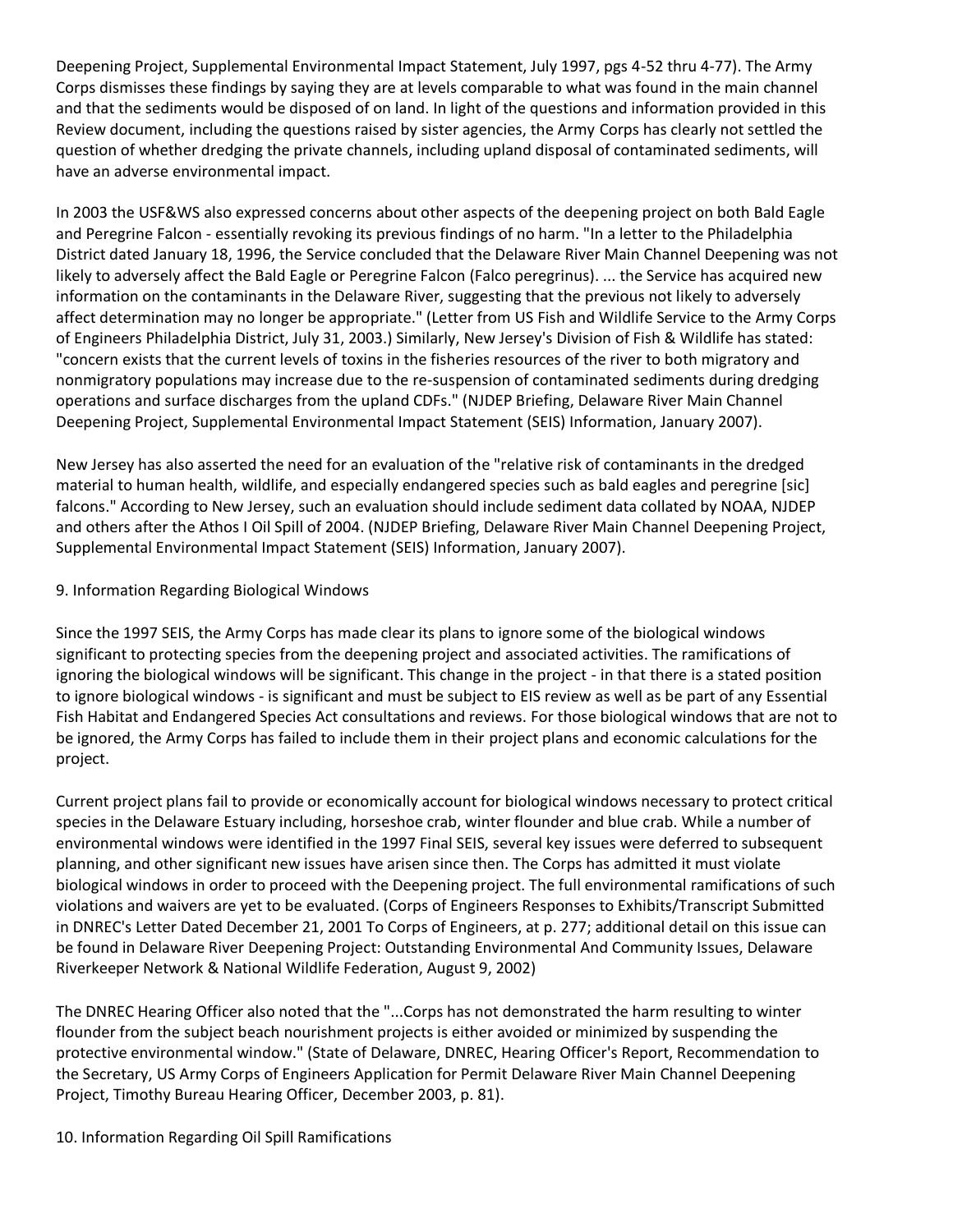Prior to the 1997 SEIS, the ramifications of a deepened channel for oils spills including harm to aquatic, riparian and wetland ecosystems has not been properly assessed by the NEPA EIS process. A significant study addressing this issue was released in 2003 and found that in fact a deepened channel may increase the risk of hazardous spills on the River. This reported findings must be adopted and included in an updated EIS process.

With a deepened channel ships will come up the Delaware River more heavily laden, if there is another catastrophe like the Athos I of November 26, 2004 (a possibility not unchanged by a deepened channel) the volume of oil available to leak and wreak havoc on the environment and our communities will be greater and therefore more dangerous. The EIS needs to adopt and include this real world concern. A catastrophic spill of greater proportions due to a deepened channel increases dramatically the potential harm to the environment, communities, power plants, local and regional businesses and economies. This known effect on the project environment addressed in reports since the 1997 SEIS need to be subjected to NEPA review.

To date, the Army Corps has wrongly claimed that a deepened channel will reduce the risk of hazardous spills on the River. Yet, according to the sole study that has directly considered this issue, "According to the model, a marginally greater number of hazardous-commodity spills are projected for the deepened channel than for the channel at its current depth. These findings are for the years 1990-2010." (Jack Faucett Associates for the Delaware Estuary Program, Projected Vessel Casualties and Hazardous Spills in the Delaware River and Delaware Bay With and Without Channel Deepening, 1990-2010, April 1993)

Another source noted that: "In considering the environmental impact of a deeper main channel, the same number of crude oil tankers would have to be lightered at Big Stone Beach Anchorage, only the amount of crude oil transferred would be reduced. The most environmentally challenging aspect of lightering operations is the activities associated with bringing the barge along side and hooking up and later unhooking the cargo hoses. These activities would not be changed as a result of a deepening main channel." (Report from "Charles Zeien Associates, Naval Architects, Shipping and ShipBuilding consultants, "Impact on the State of Delaware of a deeper Delaware River Main Channel, March 18, 1998. In 2008 an article in the Cape Gazette titled Delriver: on call 24/7 to protect Delaware's environment, confirmed that that oil tankers still come into Delaware Bay with a draft of 50 to 55 feet, thus still requiring lightering. Delriver: on call 24/7 to protect Delaware's environment, by Ron MacArthur, Cape Gazette, 10/10/2008.)

#### 11. Information on Availability of Alternatives

Since 1997, other alternatives have become available for the oil facilities, the primary project beneficiaries, which should be evaluated as part of an EIS process. In addition, there is new information about the safety and continuation of oil lightering that needs to be included in an updated alternatives review. Further, the record becomes increasingly clear that a deepened channel is not the preferred option for the oil facilities and that if it happens many are not likely to take advantage of a deepened channel.

Other alternatives have emerged for the oil facilities with regards to their shipments that should be included in an EIS alternatives analysis. In 2001, Sun Oil put into operation a shallow draft crude carrier. The vessel, a Stena Vision, carries "more crude oil than any other ship in the river's history" - the tanker design allows cargo intake to be increased by 20 to 40% compared to Very Large Crude Carriers and up to 70 to 100% more than Suezmax tankers. "This results in an extremely competitive transport economy to ports with draft restrictions, with potential savings of 15-30 cents per barrel." The vessel, which has a design draft of 16.76 m, floats higher in the water and allows more oil to be carried directly to the refinery thereby reducing or avoiding altogether the need for lightering. These shallow draft vessels have double hulls and therefore are also safer from an oil spill perspective. ("Stena Vision - The Biggest Kid on the Block", The Beacon, September/October 2001, p. 7 ; Stena V-Max, Investment in safety and flexibility" Classification News 2.2001, p. 5) These vessels allow oil refineries to carry more oil up the River at lower cost with lessened and/or no lightering, just as a deepened channel could provide. This alternative, non-structural approach for cost savings to the oil refineries has not been addressed by the Corps in their EIS documentation.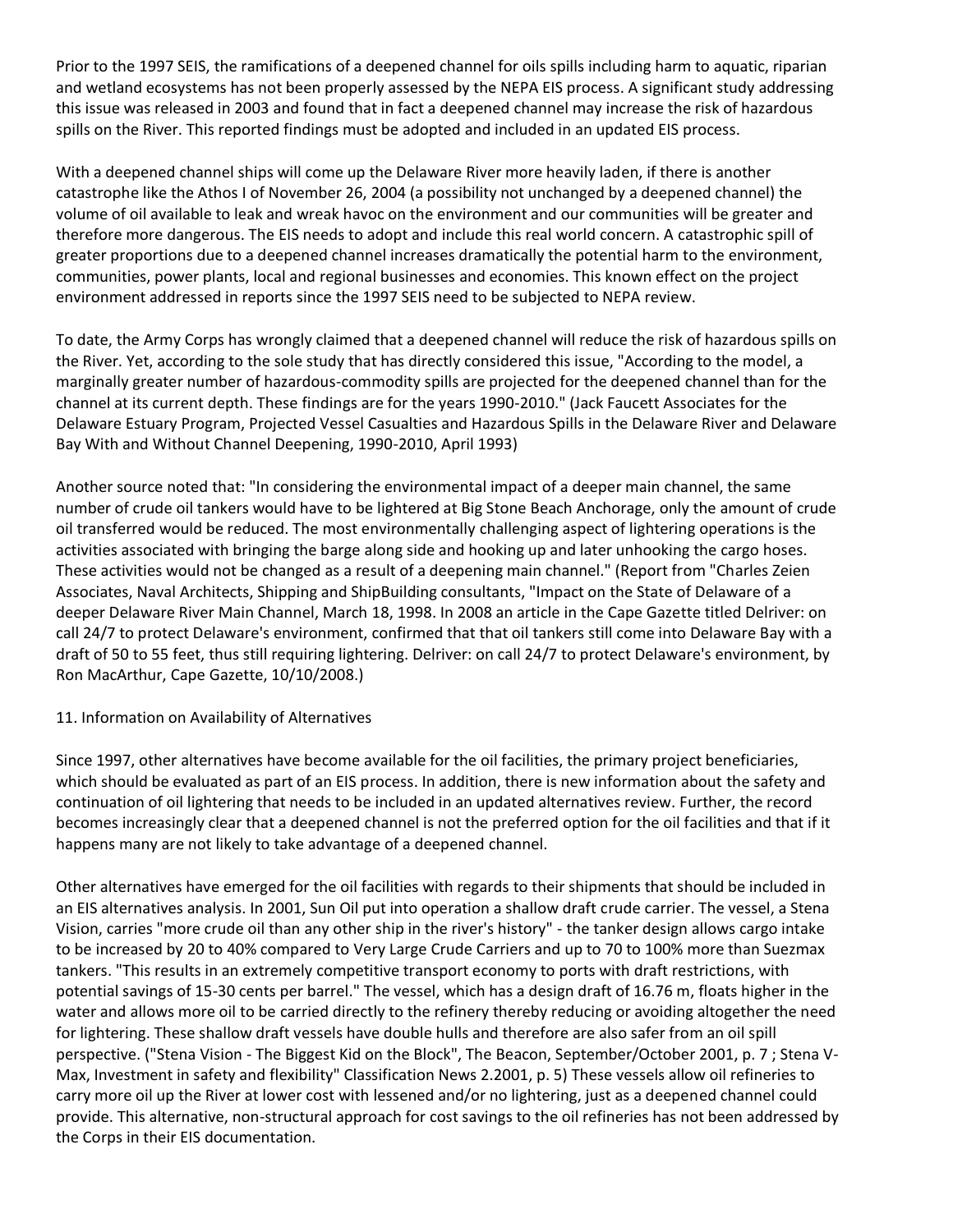According to the Corps' 1998 Limited Reevaluation Report more than 80% of the projects benefits are attributed to six oil facilities. In its 2002 Economic Reanalysis, 60% percent of the benefit from the proposed deepening project accrues to seven oil facilities. According to the 2004 Economic Reanalysis 50% of the benefit of the deepening project accrues to Delaware River oil facilities. In each case the oil facilities are the largest beneficiaries of this project. Thus, it is of vital import that the record grows increasingly strong that a deepened channel is not the preferred alternative for the oil facilities operating along the Delaware River.

For example, EPA Region II noted that "With regard to the project's B/C ratio, the original project scope included six petroleum facilities as project beneficiaries. However, we have seen no documentation that any of these facilities plan to dredge their private channels. To the contrary the limited documentation we have indicates that one or more of the petroleum companies believe that it is not in their best economic interest to participate. .... Moreover, if these facilities are not committed to participate, we would argue that the scope of the project would be modified, which would require the Corps' to recalculate the B/C ratio." (Letter from Robert H. Hargrove, Chief, Strategic Planning and Multi-Media Programs Branch, US EPA Region II, to Mr. Robert Callageri, Army Corps of Engineers/Philadelphia District, June 30, 1999.)

Coastal Eagle Point Oil Co. continues to express concerns about the impacts of the deepening project on its operations. According to the 2002 Economic Reanalysis, Coastal is projected to receive 7.25 % of overall project benefits and 12% of the benefits attributable to the oil facilities - their concerns about benefiting from or utilizing the project are significant. In a September 2003 letter to the Army Corps the Coastal Eagle Point Refinery wrote:

• "Coastal is physically limited to process approximately 140,000 bbl/day of crude; while refinery processes and products may change slightly over time this will not increase with a deeper channel."

• "Coastal uses Suezmax ... and Panamax tankers. ... A deeper channel would not benefit the ship by allowing it to load more and claimed savings by the ACOE due to this are not realistic."

• "In summary, the potential for significant savings from crude lighterings exist, however, not to the extent stated by the ACOE and subject to any increase in rates or reduction in equipment which would significantly reduce or eliminate these savings."

• "While Coastal understands that a deeper channel would be beneficial to some users ... Coastal is unable to support the stated savings and considers it possible that their transportation costs could increase under withproject conditions."

• "Coastal other main concern is with the docks and notes that ... costs associated with berth modifications necessary to accommodate deeper vessels are unknown at this time and may be prohibitive." (Letter from Andrew R. Mortensen, Loss Control Supervisor, Coastal Eagle Point Oil Company to Department of the Army, Philadelphia District, Corps of Engineers, September 3, 2003")

Motiva refinery, a Delaware-based facility, which has been ascribed a benefit in the 2002 economic reanalysis (nearly 3% of overall project benefit and nearly 5% of the oil facilities' benefit) has said that "the dredging project will increase shoaling at the refinery by a factor of 1.5 to 2.0 (Mantzanious, 2001)." As a result, their annual maintenance costs will be increased. (Thomas A. Grigalunas, Ph.D. and James J. Opaluch, Ph.D., Proposed Delaware River Channel Deepening Project: Review and Critique of Economic Analysis, prepared for DNREC, April 2002) As a result, Motiva has indicated they are not supportive of the project.

#### A local newspaper reported that:

Three oil refineries along the river won't commit to dredging their ships' berths to match the deepening of the channel to 45 feet. The largest refinery is interested but would have to blast through a granite shelf at a cost exceeding its benefits to reach the new channel depth. .... The Westville-based Coastal refinery has 'no plans to deepen' the spur channel to its dock, said Greg Clock, a company spokesman. Richard H. Chlan, chief of public affairs for the Corps, has said depth at Coastal's docks is already 45 feet, therefore 'Coastal doesn't need to dredge.' Clock says Coastal's dockside depth is 40 feet. ... Patrick Prosser, a spokesman for Tosco refinery in Marcus Hook, PA, said 'At this point in time, (Tosco) is not committing any resources to improve the dock in order to support ships of greater tonnage.' He added that Tosco hasn't made a decision whether to dredge its berth. Claire Riggs, a spokesperson for Valero's Paulsboro refinery, said, 'Our position is if this project goes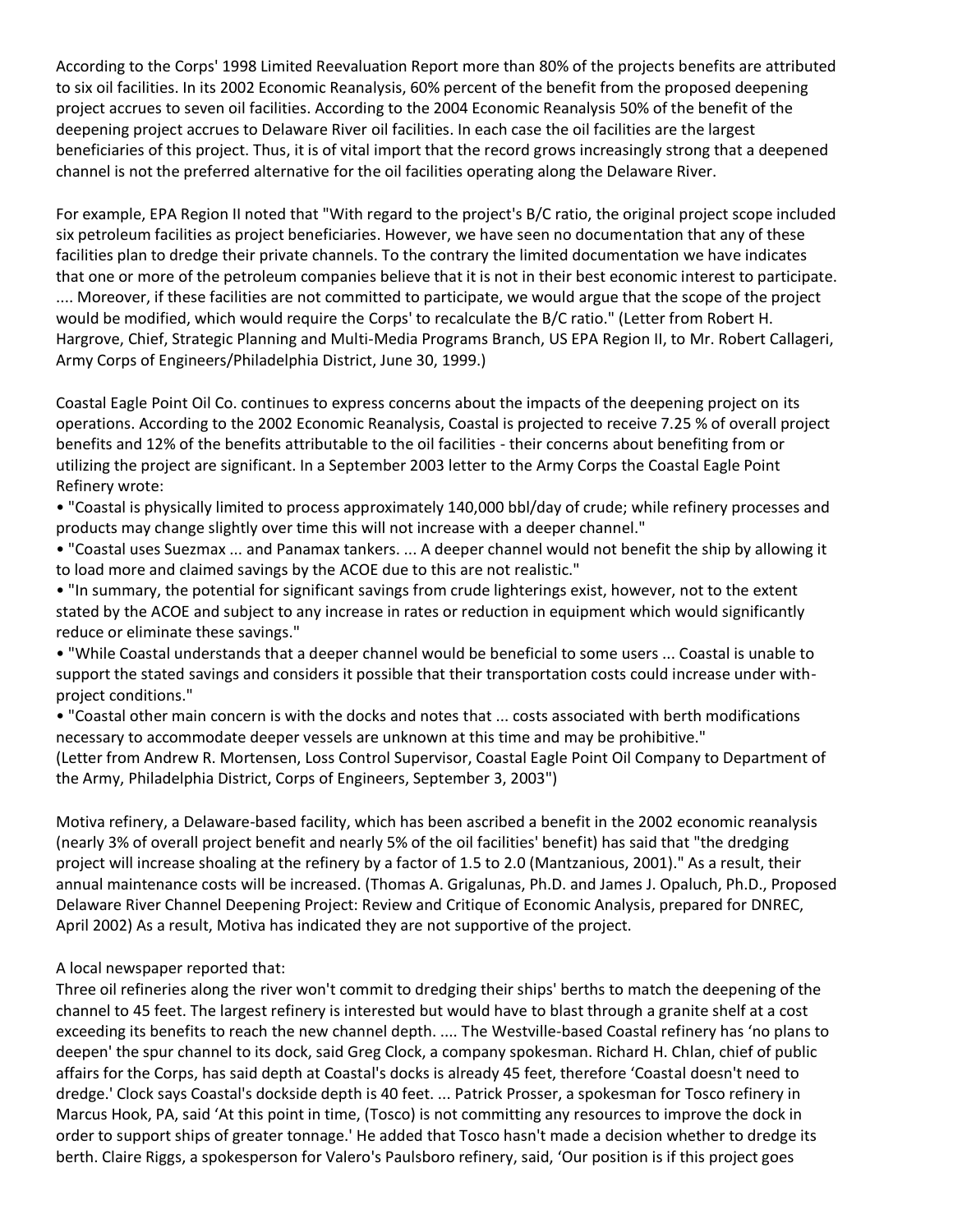through, we'll definitely consider dredging our docks. We don't have any capital funding allocated to it, because it's not something out there for us to consider (now).

("Critics Claim no benefit to dredging", Gloucester County Times, September 17, 2000.)

## Another source summarized:

[T]he Courier surveyed the four companies that operate five Philadelphia area refineries to gauge their interest in the project. Only Valero Refining Co. in Greenwich - the region's smallest refinery - says it is considering deepening its own berths to take advantage of a deeper channel. The others - Sun, the largest refiner on the river with plants in Marcus Hook, PA and Philadelphia; Coastal in West Deptford; and TOSCO in Trainer, PA - all say they have no plans to deepen berths in the vicinity of their docks. .... Coastal is worried deepening its berths could undermine the integrity of its docks. ' 'We have no plans to deepen,' said Costal Spokesman Greg Clock ... Sun, which refines more than 40% of the crude shipped up the river, said it would have to do a detailed economic analysis to determine if the project would benefit the company, spokesman Gerald Davis said ... TOSCO said the deepening should benefit the port in general, but the company has concerns about undermining its docks. 'We would need to do studies' ... spokesman Pat Prosser said." ("Questions haunt economics of \$311 million river project." Courier Post, April 16, 2000.)

Considering the high level of benefit ascribed to these companies and their public statements that they do not support the project and/or will not benefit from the project and/or that they have concerns about how the project may negatively affect their operations are significant. According to the 2002 economic reanalysis Coastal is projected to receive 7.25% of overall project benefits and 12% of the benefits attributable to the oil facilities and Tosco is projected to receive just over 5% of overall project benefits and nearly 9% (8.81%) of benefits attributable to oil facilities, Sun is projected to receive over 25% (25.24) of overall project benefits and 42% of the benefits attributable to the oil facilities.

These documents are in addition to the pre-1997 documentation that had already demonstrated that a deepened channel was not the preferred option forward for the oil companies. For example: • "The position of Sun is that due to overall concern for the economics of deepening the Delaware River to 45', the company won't support the project.... An internal Sun report estimates that Marcus Hook and Ft. Mifflin facilities would save only \$2-\$2.5M per year in crude oil lightering costs. This figure does not reflect the impact of additional berth area costs. This low figure presents no economic advantage to Sun. ... Based on actual experience when the Delaware River was dredged to 40', Sun has a significant concern over the costs to deepen their berthing/access area to 45'. A ledge of intrusive rock (granite) outcrops over one half of their berthing area. .... In addition they have breasting cells that sit as a gravity structure on rock at 40'. Deepening would cause these structures to become unstable and necessitate replacement. This impact would raise berthing area costs...." (Memorandum for the Files. By John E. Tunnell, P.E., CENAP-PL-P (1105-2-10a), April 16, 1991.) • "Sun Pipe Line Company has indicated that they see no advantage to a 45 foot deepening at their facility at this time and the tanker berths will remain "as is"" (ST Hudson Engineers, Correspondence to Army Corps of Engineers, August 3, 1994.)

• "Sun Pipe Line Company sees to advantage to a 45 foot berth at their Fort Mifflin Terminal at this time." (ST Hudson Engineering, Meeting Minutes dated July 1, 1994)

• Regarding Mobil Oil Corporation, Paulsboro Refinery, Paulsboro, NJ - "Mobil Oil Corporation has indicated that they see no advantage to a 45 foot deepening at their facility at this time and the tanker berth will remain "as is." (ST Hudson Engineers, Correspondence to Army Corps of Engineers, August 17, 1994.)

• Regarding Mobil Oil Corporation - "At this time, the tanker berth will remain "as is". ... Mobil sees no advantage to a 45 foot berth at their facility at this time." (ST Hudson Engineers, Minutes of Meeting, May 23, 1994)

The reality that a deepened channel is not a preferred option for Delaware River operators is supported by recent investments from the Delaware River lightering company. On September 6, 2005 Maritrans, now OSG, announced that it had signed a contract "to build three new articulated tug-barge units, each having a carrying capacity of 335,000 barrels" in order to replace the existing 3 vessel fleet the company current uses for Delaware Bay/River lightering operations. OSG's/Maritrans' current, without project (as the Corps calls it), fleet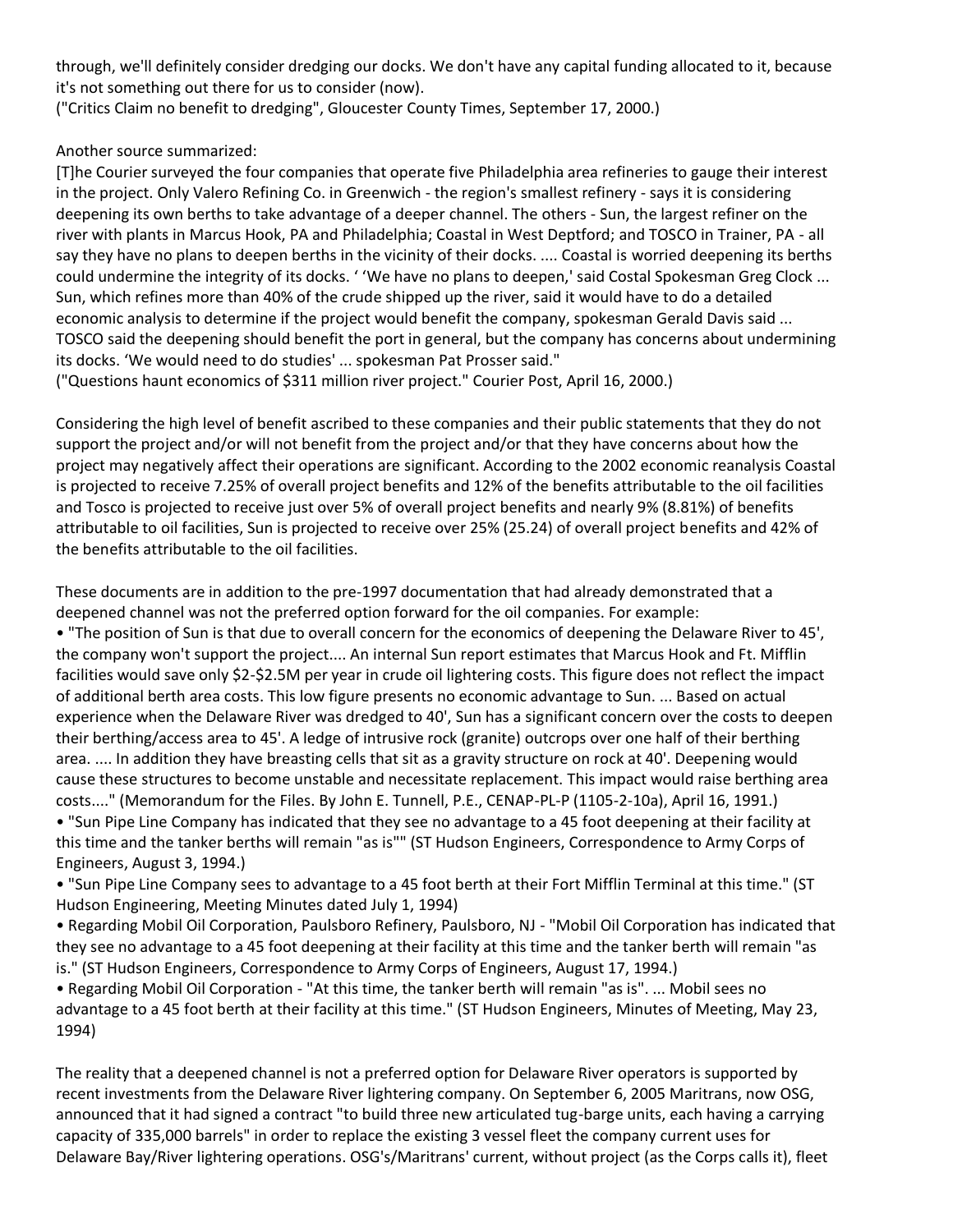has a capacity of 910,000 barrels. Its new fleet will have a capacity of 1,005,000 barrels. OSG/Maritrans is clearly expanding its fleet carrying capacity in order to accommodate a future without project scenario and sees this as the best investment for their company.

## V. Comments Regarding Required Permitting and Approvals for Project

The record should reflect that the Army Corps does not have all of the state approvals necessary for the project to move forward. The Delaware Coastal Zone Consistency Determination was conditional on the Army Corp addressing a large variety of issues. Not all conditions have been met.

The project is in need of a valid New Jersey Federal Coastal Zone Consistency Determination. The New Jersey Consistency determination issued in 1997 for the Project was revoked by letter dated September 30, 2002, from former NJDEP Commissioner Bradley Campbell. This determination of revocation was based upon a 5-year lapse of time since issuance of the Determination (now more than a decade), the significant amount of new economic and environmental information that had been received on the project, and changes to the Project. Since revocation, the project has continued to evolve and new information continues to emerge. Governor Jon Corzine of New Jersey reiterated his position in 2008 that the Army Corps must comply with all applicable state regulations. (Correspondence from Governor Jon Corzine to John Paul Woodley, Jr., Assistant Secretary for Civil Works, Army Corps of Engineers, dated June 27, 2008)

Pursuant to Clean Water Act Section 401, New Jersey issued a Certification for the Delaware River Main Channel Deepening Project to the Army Corps of Engineers. According to the State, the Certification expired on its own terms in 2002. While the Army Corps has taken a position that the Delaware River Main Channel Deepening Project does not require a Section 401 water quality certification from New Jersey, there appears to be ample precedent to support the need for a renewed certification, including the Corps having previously subjected itself to this process.

VI. Comments Regarding the Materials/Studies Referenced in the Corps' December 17, 2008 Notice

The document titled Delaware River Main Channel Deepening Project Summary of Supplemental Information Compiled by the Corps of Engineers (1998-2007) (Summary Document) that accompanied the public notice the Army Corps explicitly states that the intent of its new research and data gathering efforts was not to assess and evaluate potential harms for the purposes of making an informed decision regarding the potential impacts and values of a deepened channel, but rather that "the information will be used as the project moves forward to insure that all practicable means to avoid or minimize adverse environmental effects have been incorporated into the recommended plan and to identify any unanticipated impacts during the construction process." The goal statement of a research, scoping or information-gathering project is critical and guides how and what information is collected. Information-gathering for purposes of objective assessment is very different than information-gathering for purposes of moving a project forward. Clearly, the studies undertaken by the Army Corps are unlikely to yield the type, breadth and quality of objective information necessary to inform an EIS process or objective decision-making required by NEPA.

A summary of the data collection and/or studies conducted by the Army Corps since the 1997 SEIS is provided in the Summary Document. The list includes:

1. Studies of the Delaware Bay Oyster beds in the vicinity of the proposed restoration projects

2. Collection of sufficient pre-construction monitoring data in the vicinity of the Kelly Island restoration project to verify and evaluate ecological effects and benefits

3. Species specific studies for blue crab, horseshoe crab, Sabellaria vulgaris, shorebirds and sturgeon to address habitat utilization and verify previous findings

4. Water quality modeling efforts to obtain additional information "to confirm that the project would not adversely impact water quality with regard to dredging and placement"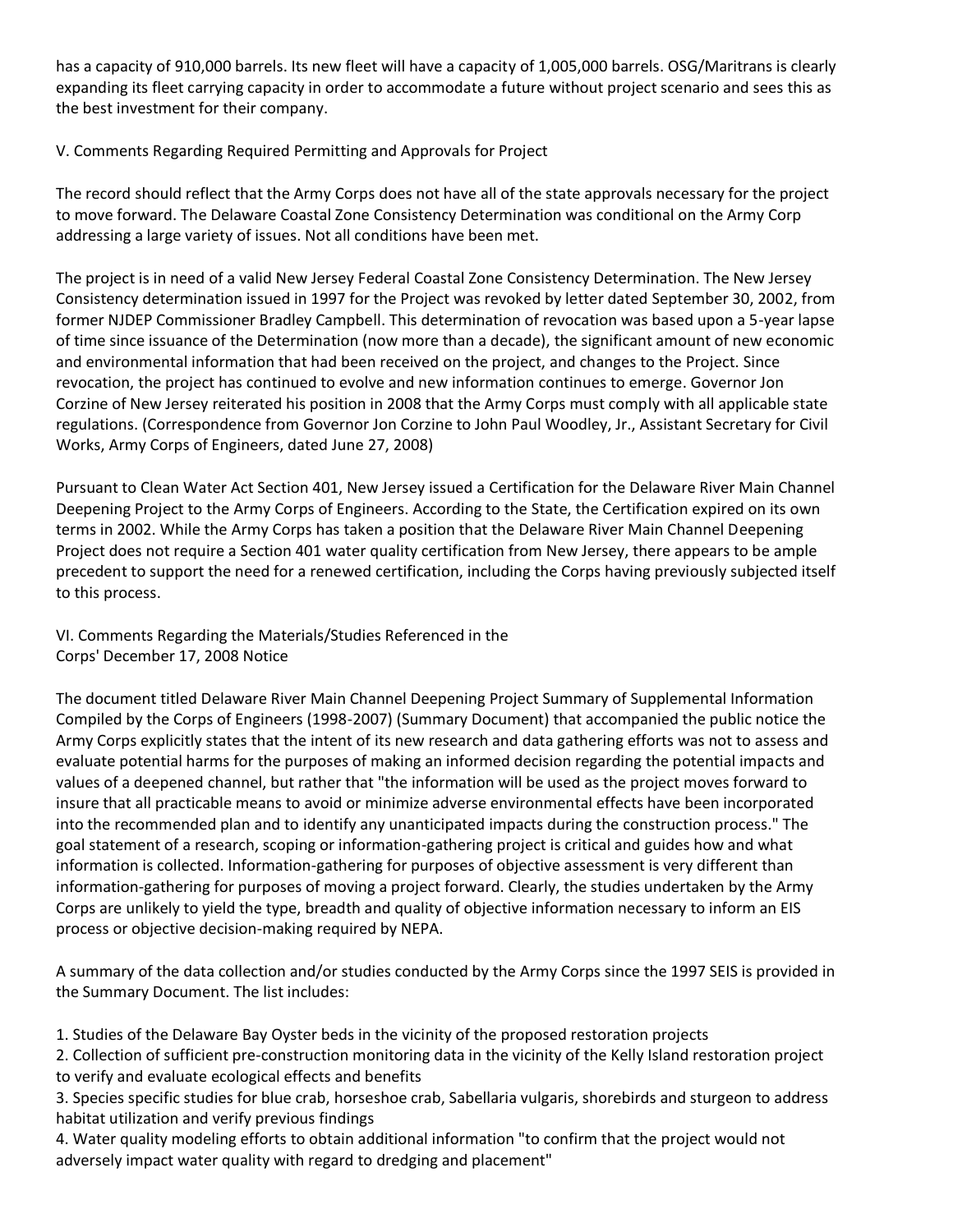5. Collection of sediment data and water quality monitoring of maintenance dredging "to provide further validation of previous findings."

Even the most cursory review of these studies demonstrates that the Army Corps has failed to fully address the wealth of changed conditions, questions and concerns that have been raised by experts and agencies from throughout the region with regards to the deepening proposal.

## 1. General Criticisms

Oyster studies were undertaken not to identify potential threats to oysters for purposes of determining whether undertaking the deepening proposal was a wise decision, but were undertaken to collect data to merely assess what was happening to the oysters as the deepening progressed. The goal was not informed decision-making, but rather after-the-fact mitigation. The same can be said for the Kelly Island studies.

Concerns/deficiencies regarding the species specific studies and water quality studies have been articulated throughout this comment document.

The language used to describe items 4 ("Water quality modeling efforts to obtain additional information "to confirm that the project would not adversely impact water quality with regard to dredging and placement") and 5 ("Collection of sediment data and water quality monitoring of maintenance dredging "to provide further validation of previous findings.") supports the notion that much of the work conducted by the Army Corps with regard to the Project has been carefully designed to achieve a pre-determined outcome, rather than obtaining objective information for an objective decision-making process. (See USF&WS letter, supra, recommending modification of certain Corps language because, "As written, the statement appears pre-determining.")

The myriad deficiencies in the Corps' listed studies include, but are not limited to the following: Most of the studies are already dated; they have not been subject to public, agency or expert review and input; they fail to address directly the questions and concerns raised by the variety of agencies and experts cited previously in this comment; and they fail to answer the critical questions that need to be answered for informed decision-making under NEPA and other applicable legislative and regulatory programs. Additional deficiencies in each of the studies are exemplified below - this is not a complete identification of questions, problems and concerns, but merely a demonstration of the wealth and variety of deficiencies yielded by the shortened review necessitated by the improperly shortened comment period.

2. Preconstruction Oyster Studies to assess condition of oyster populations prior to Project construction.

The Pre-Construction Oyster Study, according to the Summary Document, was not to identify potential harms to oysters from the deepening, but merely to assess the condition of the oyster populations prior to construction of the deepening. Thus, this study is unlikely to provide the kind of information needed for EIS review or decisionmaking.

The Pre-construction Oyster Study is dated. The Pre-Construction Oyster Study needs peer review. For examples, the assumptions used for sea level rise are significant. As this study was undertaken in 2000-2001 it is unlikely that it included the 2005 and 2008 sea level rise studies and reviews that have been released. And yet, these more recent figures are based on a new and more substantive body of science with regards to potential sea level rise and therefore are likely to be more informed and accurate figures for such a review. In addition, the study could not possibly have included or anticipated the new Flexible Flow Management Plan in place for the New York City reservoirs as that effort was initiated only in recent years. And yet, the freshwater flows from the NYC reservoirs are important in the location and assessment of the Estuary salt line, including its proximity to, and affect upon, the oyster populations of the Bay.

3. Species-specific studies for blue crab, horseshoe crab, Sabellaria vulgaris, shorebirds and sturgeon to address habitat utilization and verify previous findings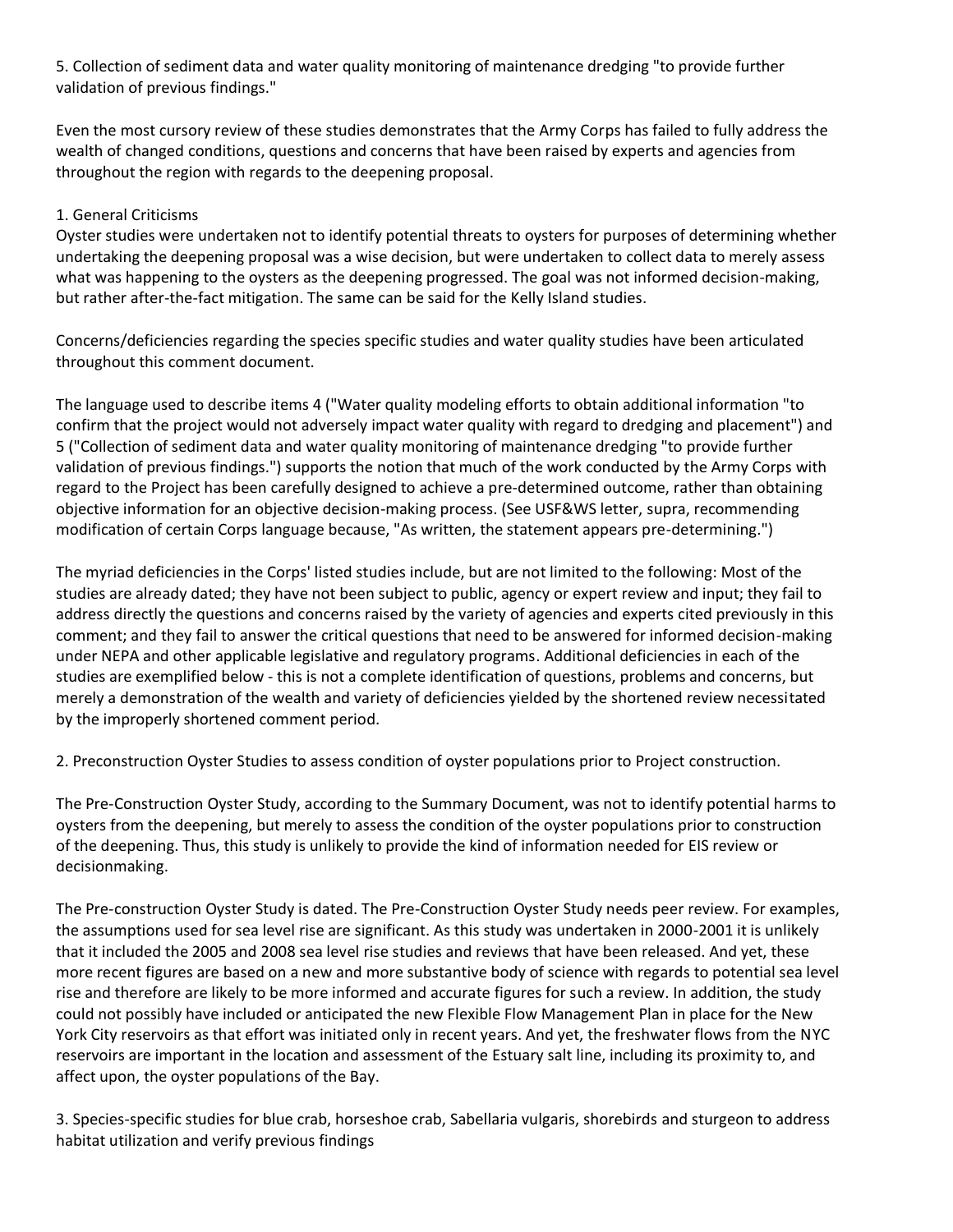The Delaware Bay Winter Crab Surveys were conducted with data collected in the winter months of 2001 and 2002. Like so much of the information the Army Corps is referencing in this most recent public notice, the data is relatively dated. In addition it is study and analysis that has not been subject to full agency, expert and/or public review and comment. While there was some review and discussion, we understand, with DNREC, there was not a release to the full array of regulatory agencies and experts in the region, and to the public, for their review and input as part of a comprehensive NEPA process. This information needs to be subjected to the NEPA process. Simply providing the Army Corps' summary of this and the other studies referenced in the notice is not defensible nor does it lend itself to full and informed agency, expert and/or public review and comment.

The findings of the Winter Crab surveys did demonstrate the presence of crabs in the main navigation channel. It talked about abundance of crabs being higher in areas that had not been the subject of maintenance dredging. There are areas of the channel that are naturally deeper and so do not undergo dredging or as frequent dredging. Going from 40 to 45 feet will increase the surface area of navigation channel that will need to be dredged repeatedly and therefore will increase the number of crabs impacted; while the 2002 study focused more on these spatial differences the data in fact seemed to suggest that there would be a greater take as a result. And there does not appear to be a focus on the impacts of the loss of crabs to population, reproduction, species diversity and survivability - the greatest focus is on the distribution of the crabs, where they are located on the bay bottom as opposed to what would the ramifications be to the population by the increased volume of crabs the deepening is likely to take on a repeat and regular basis. While to the Army Corps a take of 22% of the crabs may not sound high; to the crab population this volume of take could have significant ramifications. Study needs to consider the population impacts in order to be truly helpful in understanding impacts and to support informed decision-making. In addition, the study was based on a limited data set, two years of data, with no discussion as to annual conditions which may have affected the location of the crabs during the limited period of the study - more frequent sampling and annual studies would be required to determine if the data obtained is representational of normal conditions.

The goal of the Kelly Island study in 2001 was not to further assess environmental ramifications of the proposed deepening, but was merely to "provide a baseline ecological characterization of Kelly Island habitats prior to construction activities...." Again, this was not a study released and subjected to a full and informed review process, but was simply an Army Corps effort to collect data for assessing its deepening project after the fact.

Concerns articulated by DNREC's Hearing Officer in 2003 that the Kelly Island project "as proposed will result in unavoidable direct adverse impact to site horseshoe crab populations during construction and unavoidable potential secondary impacts to nearby oyster beds" is not addressed by the Kelly Island study of 2001 or by subsequent study. In fact, a 2005 Army Corps commissioned study (as discussed above) provides further support for the threats posed by the Kelly Island project.

The 2001 Preconstruction Shorebird Monitoring Study is, at this point, quite dated. There has been a tremendous volume of research that has been done on the horseshoe crabs and migrating shorebirds in the Delaware Estuary and Bay, this study reflects none of that research. Since 2001, as noted previously in this comment, there continues to be tremendous changes in the horseshoe crab and shorebird populations of the Delaware Bayshore - in both number and location. Those changes have been recorded and studied by numerous experts. None of that study is reflected in the Shorebird Monitoring Study or the other Army Corps materials that are part of the December 17, 2008 public notice. Nor does the Shorebird Monitoring Study address the full array of concerns articulated by the DNREC hearing officer or the US Fish & Wildlife Service on these matters.

The 2001 Pre-Construction Horseshoe Crab Egg Density Monitoring Study is also, at this point, dated. Since 2001, as noted previously in this comment, there has continued to be tremendous changes in the horseshoe crab and shorebird populations of the Delaware Bayshore. Those changes have been recorded and studied by numerous experts. None of that study is reflected in the Horseshoe Crab Egg Density Study or the other Army Corps materials that are part of the December 17, 2008 public notice. Nor does the Horseshoe Crab Egg Density Study address the full array of concerns articulated by the DNREC hearing officer or the US Fish & Wildlife Service on these matters.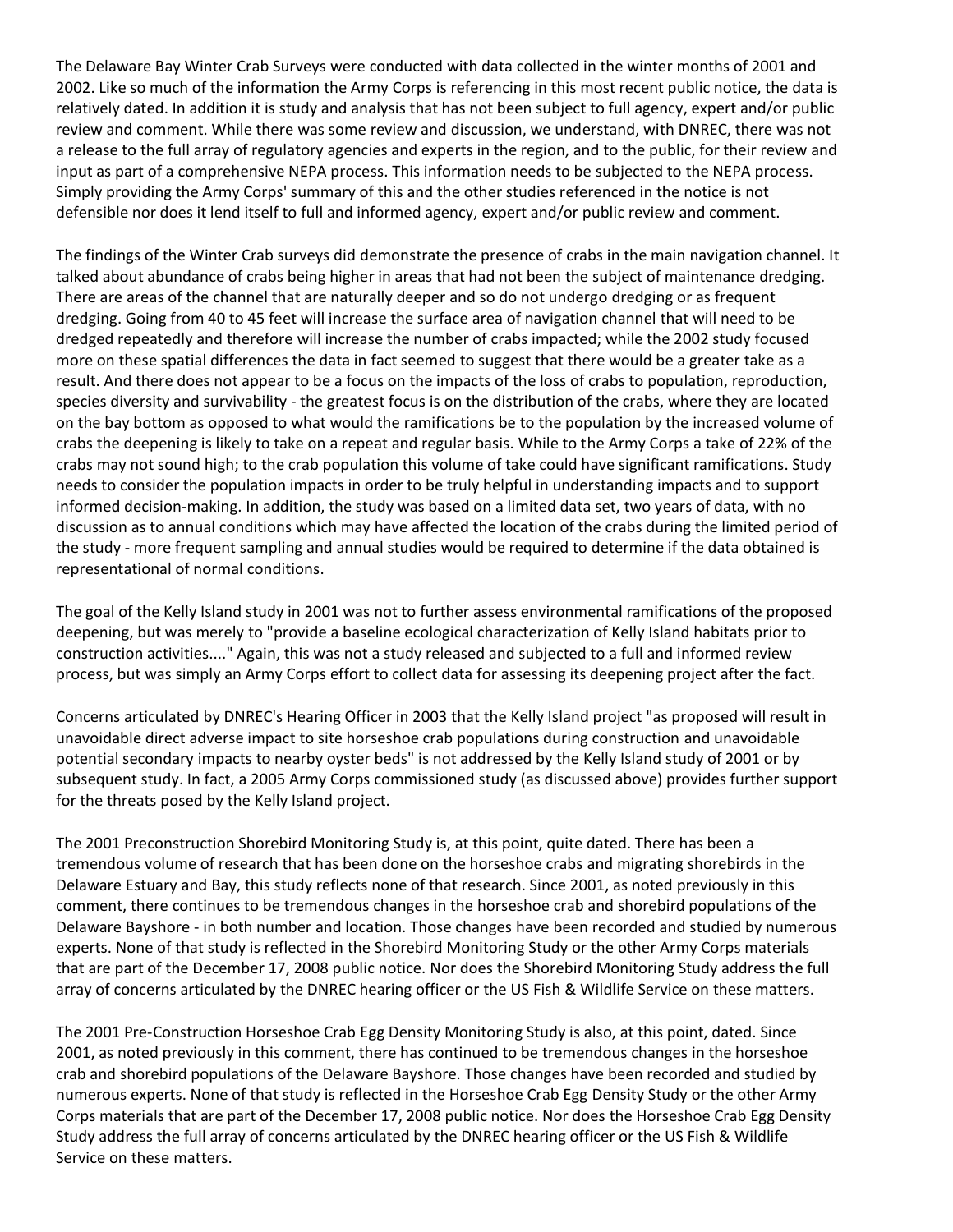The 2004 Horseshoe Crab Monitoring Study is dated. Events on the ground with regards to horseshoe crabs and dependent shorebirds are changing swiftly. Experts are monitoring and counting both the crabs and the birds annually, carefully tracking their behaviors and numbers. A 2004 study is not up to date and does not present the most current information and analysis available and necessary for making informed decisions on species that are already highly impacted and at high risk from additional harms.

The goal of the 2004 Horseshoe Crab Monitoring study, as with previous studies, was to gather "baseline information of horseshoe crab use of the islands prior to reconstruction and to provide a means to compare post-construction conditions to gauge the effectiveness of the beneficial use of sediments." The Study was not an analysis of the population harms (to horseshoe crabs and/or dependent migrating shorebirds) of the proposed spoil disposal activities proposed. As such the Study does not address the array of concerns presented by other agencies and experts. Very obviously, the study fails to include the ramifications of proposed efforts on Broadkill Beach, part of the Army Corps' new project dredge spoil disposal plan. (As stated in the Army Corps Summary document "The principal objective of this study was to evaluate horseshoe crab spawning on Egg Island, New Jersey and Kelly island Delaware.) While this unreviewed project suggests that "impacts to horseshoe crabs will be unavoidable for at least one spawning season" it fails to analyze the ramifications of such a loss of eggs to shorebirds which are already on the brink of extinction as the result of their inability to find enough eggs to fuel their annual migration. It also fails to directly state that to undertake this effort as proposed requires violating biological windows that would be put in place for the deepening.

The 2001 and 2004 Sabellaria vulgaris monitoring studies confirmed the presence of Saballaria vulgaris at proposed spoil disposal locations and confirmed that the Sabellaria populations would be buried and thereby killed as a result of the project as proposed. These studies confirmed that as a result there would be a "substantial loss of this habitat." The 2004 study then proposes 3 mitigation options, but no supporting data or research are cited in support of the untested mitigation actions. In addition, the cost of these plans has not been included in the cost of the deepening project. And it does not appear that those agencies who should be involved in reviewing this project ever were - for example the National Marine Fisheries Service that is responsible for consultation regarding Essential Fish Habitats.

The Winter 2005 Adult and Juvenile Sturgeon Survey did confirm the presence of sturgeon in the region of the River where blasting is to occur, during the time of year when the blasting would happen. The Army Corps Summary takes great pains to minimize these findings by asserting that "large aggregations of sturgeon do not exist in the blasting area" although it does acknowledge that "impacts to even a small number of Shortnose or Atlantic sturgeon may not be acceptable to fisheries agencies." The summary of the study in the Summary Document concludes that measures would be required to move fish away from the blast zone. What this summary fails to tell you is that the report also stated "At present, there is no 'out-of-the box' behavioral deterrent system for excluding sturgeon from an underwater blasting area." The Sturgeon study fails to discuss the very low numbers of Atlantic Sturgeon surviving in the River - as few as 100 across the Estuary according to the 2008 Basin Report - and the potentially devastating ramifications of killing even a small number of sturgeon. Further, this study was based on one winter's data - this is not a large data set upon which to be making decisions regarding activities that could have such large and irreparable impacts to both the Shortnose and Atlantic Sturgeon species in the Delaware River. And the Delaware, New Jersey and federal resource agencies that have questioned the level of threat and harm the deepening could pose for sturgeon in the Delaware River were not a part of this commissioned study.

4. Water quality modeling and sediment data collection to obtain additional information "to confirm that the project would not adversely impact water quality with regard to dredging and placement" and "to provide further validation of previous findings."

The Near-Field Water Quality Modeling of Dredging Operations study does not lay to rest the concerns about reintroduction of PCBs and metals during dredging operations. Clearly the study has not addressed the outstanding concerns raised by the resource agencies regarding the reintroduction of metals and PCBs during dredging. In 2003 the DNREC Hearing Officer stated "A valid concern remains based on the fact expert judgment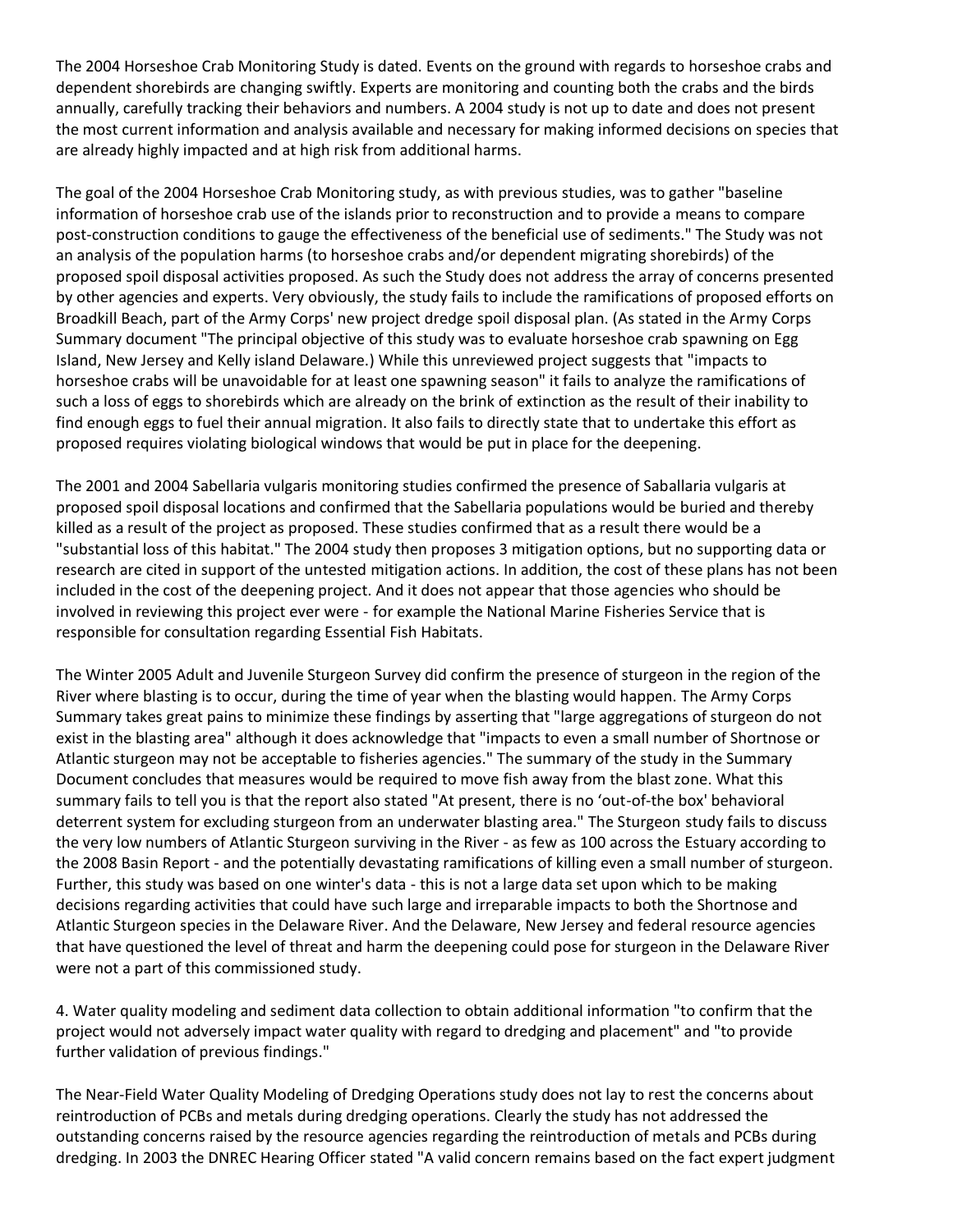and not empirical data was used to create the standard of 250 mg/l of Total Suspended Solids (TSS) a distance of 200 feet from the point of excavation.... A valid concern remains because it is unknown whether the proposed TSS standard can actually be met..." In 2007 the NJDEP in a memorandum (as noted previously) also continued to question this potential pollution input.

The PCB Mobilization During Dredging Operations and Sequestration by Upland Confined Disposal Facilities study is another effort that has not been subject to the review and vetting of other resource and regulatory agencies and their experts. The study assumes a 99.9% efficiency rate in terms of keeping PCBs on site at CDFs based on Army Corps review of three operating CDFs, but it fails to discuss or consider operating CDFs such as Fort Mifflin and Money Island that have been found to be a significant source of metals and toxins. The rate of sequestration is based on site specific conditions of a CDF and therefore it is inappropriate to apply a uniform figure to all CDF locations. Separate sampling should have been conducted for each CDF that is proposed for use and then these site specific figures applied. In light of the questions and concerns raised by the resource agencies (as discussed above) this site specific and therefore accurate data is necessary for informed review. In addition, this study does not address the questions and concerns that have been raised by other experts who have conducted similar sampling (as discussed previously in this comment) - the Corps merely dismisses those other studies and findings. In addition, the study fails to consider the existing PCB total maximum daily load requirement in place for the Delaware River, as well as the phase II total maximum daily load requirement that is under construction. The Delaware River is already impaired as the result of PCBs and has many species of fish which are the subject of fish advisories as the result of PCB contamination - the Army Corps needs to consider, and the resource agencies need to review, the potential contribution of PCBs from the deepening and confined disposal facilities on this existing condition.

The Reedy Point South Water Quality Modeling has also not been subject to the public review process, including review by the numerous state and federal resource agencies which should be involved. As in so many other instances, this study which did find that at least "four contaminants, copper, lead, mercury, and nickel, may exceed water quality criteria near the point of dredging and at the weir discharge", was largely dismissed by the Army Corps with assertions that the model over-predicted the level of contaminants that will enter the water column and that TSS concentrations will be lower than the 250 mg/l assumed. But the asserted conservativeness (over-estimation) of using a TSS concentration of 250 mg/l was already challenged by the DNREC hearing officer in the context of other Army Corps studies when it said: "A valid concern remains based on the fact expert judgment and not empirical data was used to create the standard of 250 mg/l of Total Suspended Solids (TSS) a distance of 200 feet from the point of excavation.... A valid concern remains because it is unknown whether the proposed TSS standard can actually be met..." In other words, the Army Corps stated in its study findings that 250 mg/l TSS was too high a figure and that in their assessment TSS concentration should be even lower; and yet the hearing officer is on record question whether in fact 250 mg/l is already too low a figure. The kind of routine dismissal of detrimental findings is all too common when it comes to the Army Corps and the deepening project. Clearly independent review and comment of this and other Army Corps studies and conclusions are required by other experts and agencies.

#### VII. Conclusion

The public notice that has been put forth by the Army Corps fails, on its face, to fulfill any legislative or regulatory requirement. Moreover, it improperly attempts to place the burden of identifying relevant significant changes on the public. The Army Corps has also failed to provide for a comment period that will result in informed and meaningful review and comment by agencies, experts and members of the public.

The public record clearly demonstrates that the Army Corps is in need of an updated EIS for the deepening project before it can move forward. In addition, the Army Corps needs to engage in and complete Endangered Species Act consultation for the project, needs to engage in and complete Essential Fish Habitat consultation for the project, and needs to engage in and complete a number of permitting and approval processes at the state level. And the Army Corps should wait until completion of the Government Accountability Office review of the project that has been granted and is soon to begin.